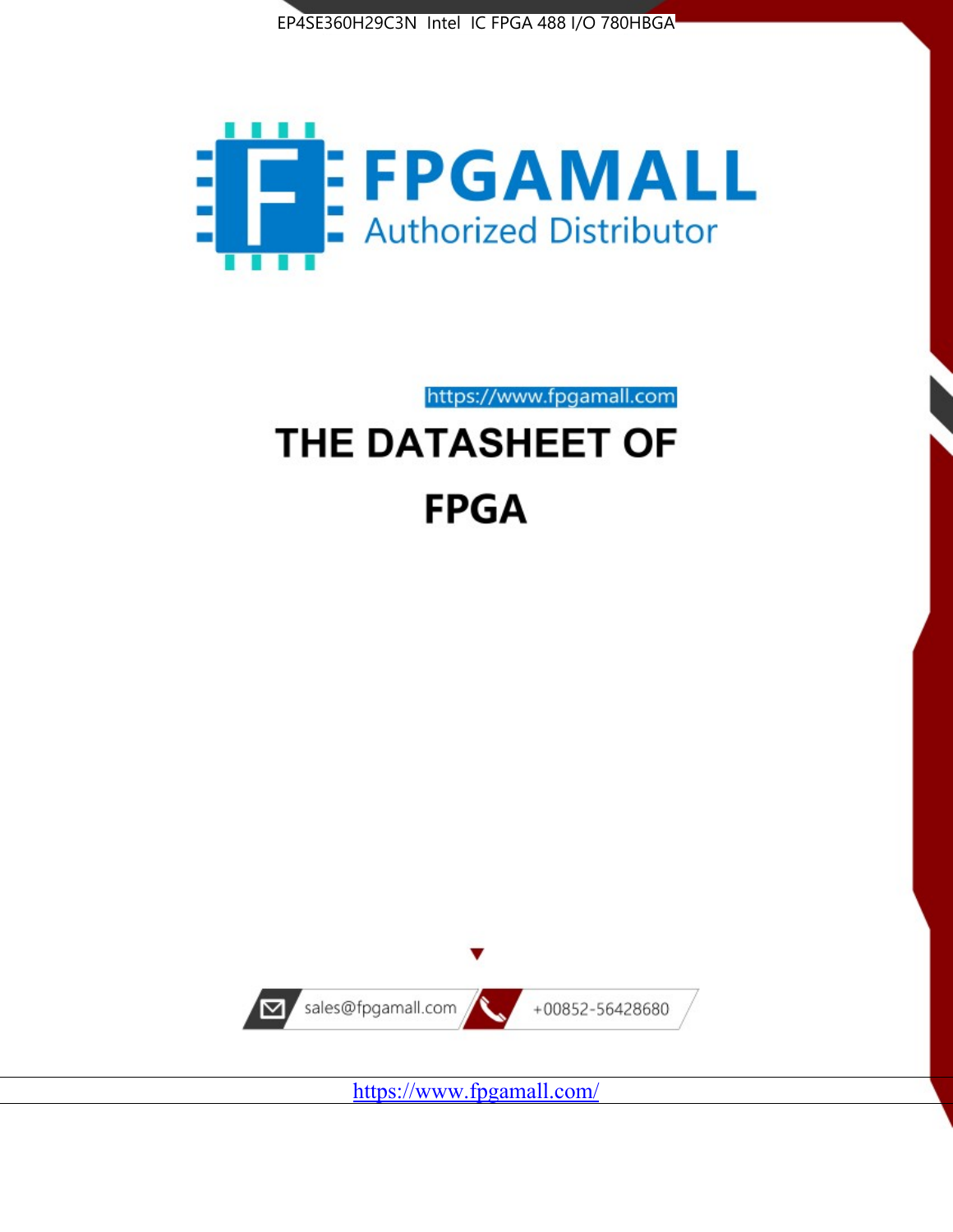EP4SE360H29C3N Intel IC FPGA 488 I/O 780HBGA



# **1. Overview for the Stratix IV Device Family**

**SIV51001-3.5**

Altera® Stratix® IV FPGAs deliver a breakthrough level of system bandwidth and power efficiency for high-end applications, allowing you to innovate without compromise. Stratix IV FPGAs are based on the Taiwan Semiconductor Manufacturing Company (TSMC) 40-nm process technology and surpass all other high-end FPGAs, with the highest logic density, most transceivers, and lowest power requirements.

The Stratix IV device family contains three optimized variants to meet different application requirements:

- Stratix IV E (Enhanced) FPGAs—up to 813,050 logic elements (LEs), 33,294 kilobits (Kb) RAM, and 1,288 18 x 18 bit multipliers
- Stratix IV GX transceiver FPGAs—up to 531,200 LEs, 27,376 Kb RAM, 1,288 18 x 18-bit multipliers, and 48 full-duplex clock data recovery (CDR)-based transceivers at up to 8.5 Gbps
- Stratix IV GT—up to 531,200 LEs, 27,376 Kb RAM, 1,288 18 x 18-bit multipliers, and 48 full-duplex CDR-based transceivers at up to 11.3 Gbps

The complete Altera high-end solution includes the lowest risk, lowest total cost path to volume using HardCopy® IV ASICs for all the family variants, a comprehensive portfolio of application solutions customized for end-markets, and the industry leading Quartus® II software to increase productivity and performance.

f For information about upcoming Stratix IV device features, refer to the *[Upcoming](http://www.altera.com/literature/hb/stratix-iv/uf01001.pdf?GSA_pos=2&WT.oss_r=1&WT.oss=upcoming)  [Stratix IV Device Features](http://www.altera.com/literature/hb/stratix-iv/uf01001.pdf?GSA_pos=2&WT.oss_r=1&WT.oss=upcoming)* document.

f For information about changes to the currently published *Stratix IV Device Handbook*, refer to the *[Addendum to the Stratix IV Device Handbook](http://www.altera.com/literature/hb/stratix-iv/stx4_siv54002.pdf)* chapter.

This chapter contains the following sections:

- "Feature Summary" on page 1–2
- "Architecture Features" on page 1–6
- "Integrated Software Platform" on page 1–19
- "Ordering Information" on page 1–19

@2016 Altera Corporation. All rights reserved. ALTERA, ARRIA, CYCLONE, HARDCOPY, MAX, MEGACORE, NIOS, QUARTUS and STRATIX words and logos are trademarks of Altera Corporation and registered in the U.S. Patent and Trademark



Stratix IV Device Handbook Volume 1 January 2016

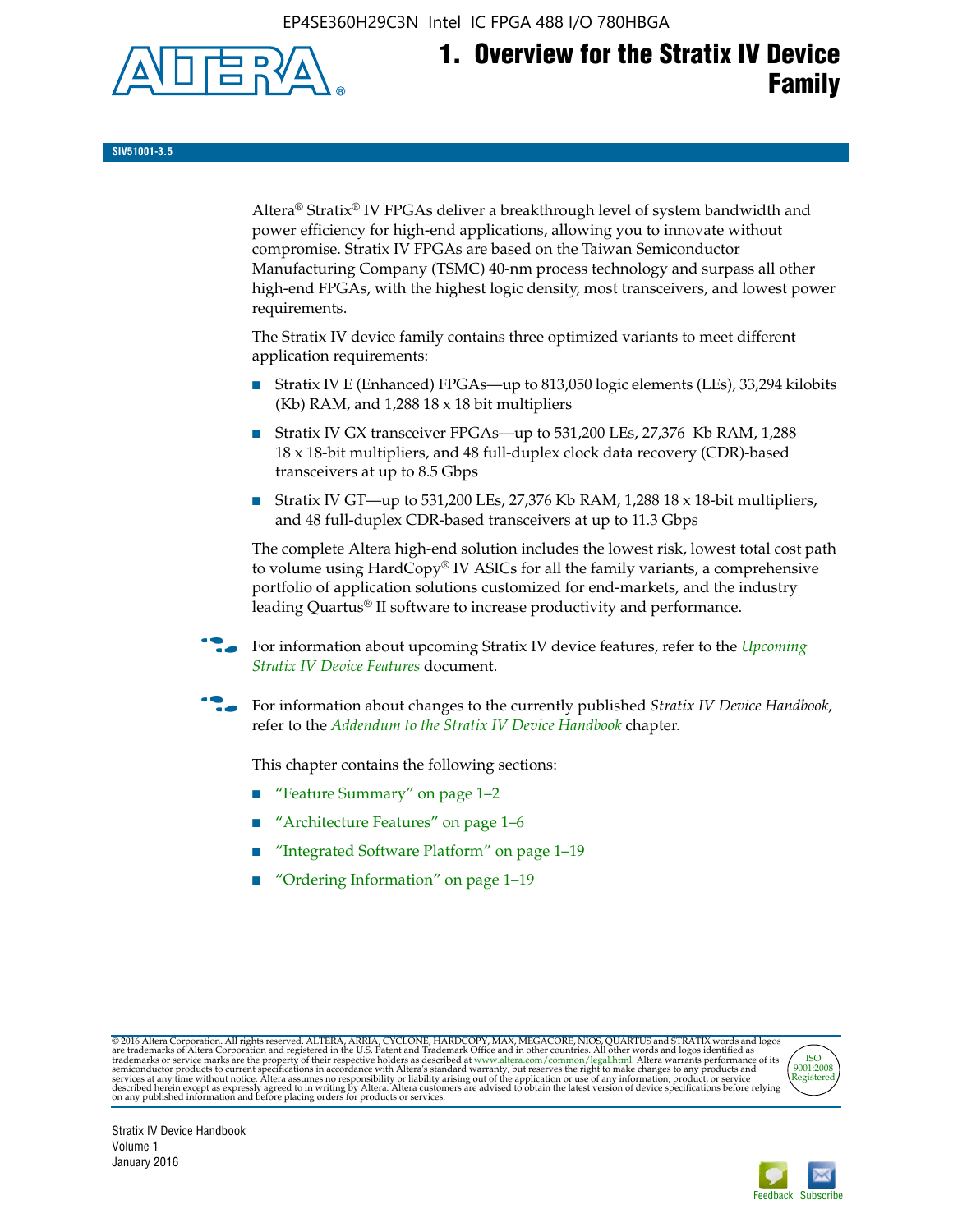# **Feature Summary**

The following list summarizes the Stratix IV device family features:

- Up to 48 full-duplex CDR-based transceivers in Stratix IV GX and GT devices supporting data rates up to 8.5 Gbps and 11.3 Gbps, respectively
- Dedicated circuitry to support physical layer functionality for popular serial protocols, such as PCI Express (PCIe) (PIPE) Gen1 and Gen2, Gbps Ethernet (GbE), Serial RapidIO, SONET/SDH, XAUI/HiGig, (OIF) CEI-6G, SD/HD/3G-SDI, Fibre Channel, SFI-5, and Interlaken
- Complete PCIe protocol solution with embedded PCIe hard IP blocks that implement PHY-MAC layer, Data Link layer, and Transaction layer functionality

**For more information, refer to the** *[IP Compiler for PCI Express User Guide](http://www.altera.com/literature/ug/ug_pci_express.pdf)***.** 

- Programmable transmitter pre-emphasis and receiver equalization circuitry to compensate for frequency-dependent losses in the physical medium
- Typical physical medium attachment (PMA) power consumption of 100 mW at 3.125 Gbps and 135 mW at 6.375 Gbps per channel
- 72,600 to 813,050 equivalent LEs per device
- 7,370 to 33,294 Kb of enhanced TriMatrix memory consisting of three RAM block sizes to implement true dual-port memory and FIFO buffers
- High-speed digital signal processing (DSP) blocks configurable as 9 x 9-bit,  $12 \times 12$ -bit,  $18 \times 18$ -bit, and  $36 \times 36$ -bit full-precision multipliers at up to 600 MHz
- Up to 16 global clocks (GCLK), 88 regional clocks (RCLK), and 132 periphery clocks (PCLK) per device
- Programmable power technology that minimizes power while maximizing device performance
- Up to 1,120 user I/O pins arranged in 24 modular I/O banks that support a wide range of single-ended and differential I/O standards
- Support for high-speed external memory interfaces including DDR, DDR2, DDR3 SDRAM, RLDRAM II, QDR II, and QDR II+ SRAM on up to 24 modular I/O banks
- High-speed LVDS I/O support with serializer/deserializer (SERDES), dynamic phase alignment (DPA), and soft-CDR circuitry at data rates up to 1.6 Gbps
- Support for source-synchronous bus standards, including SGMII, GbE, SPI-4 Phase 2 (POS-PHY Level 4), SFI-4.1, XSBI, UTOPIA IV, NPSI, and CSIX-L1
- Pinouts for Stratix IV E devices designed to allow migration of designs from Stratix III to Stratix IV E with minimal PCB impact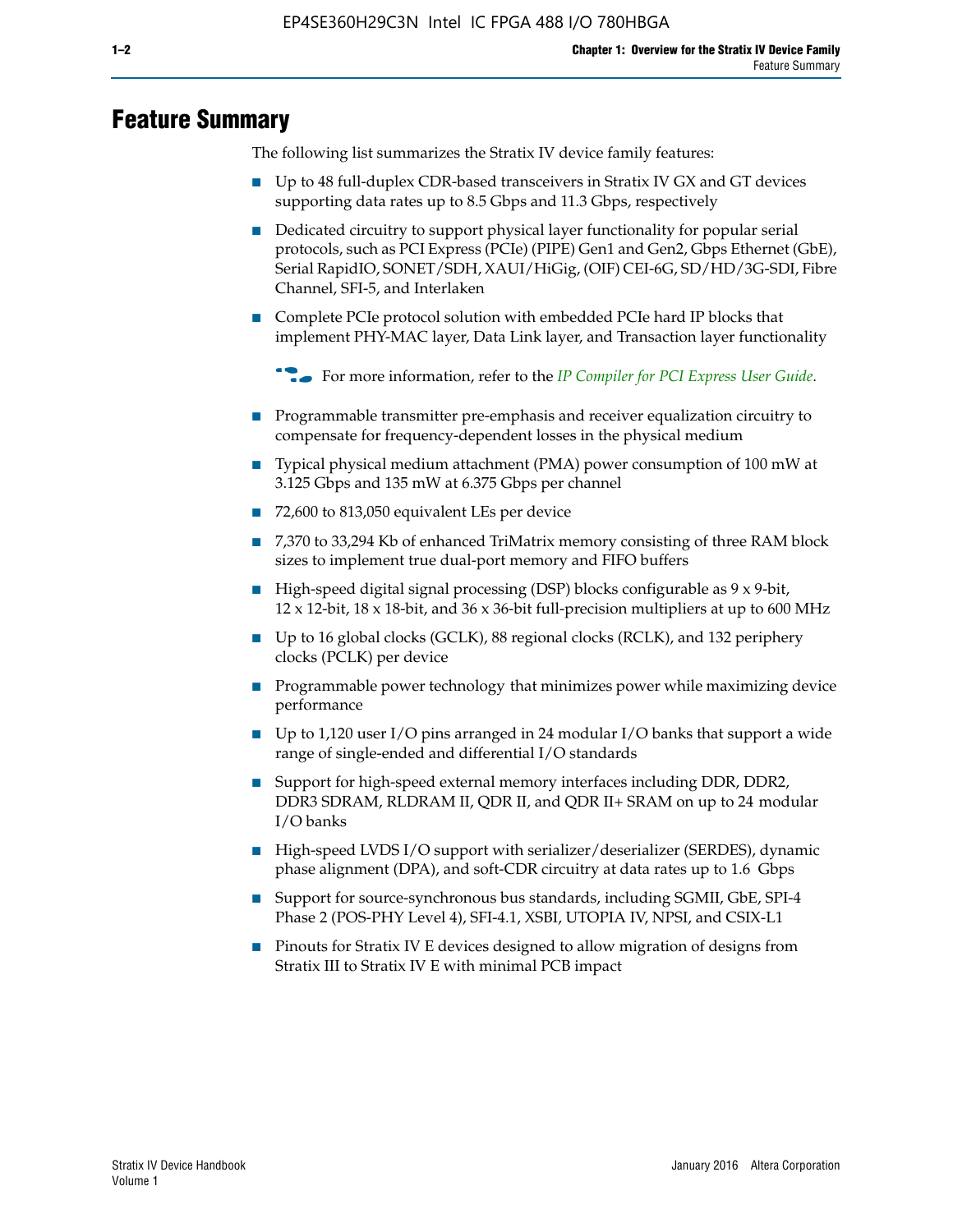# **Stratix IV GX Devices**

Stratix IV GX devices provide up to 48 full-duplex CDR-based transceiver channels per device:

- Thirty-two out of the 48 transceiver channels have dedicated physical coding sublayer (PCS) and physical medium attachment (PMA) circuitry and support data rates between 600 Mbps and 8.5 Gbps
- The remaining 16 transceiver channels have dedicated PMA-only circuitry and support data rates between 600 Mbps and 6.5 Gbps
- **1 The actual number of transceiver channels per device varies with device selection. For** more information about the exact transceiver count in each device, refer to Table 1–1 on page 1–11.
- 1 For more information about transceiver architecture, refer to the *[Transceiver](http://www.altera.com/literature/hb/stratix-iv/stx4_siv52001.pdf)  [Architecture in Stratix IV Devices](http://www.altera.com/literature/hb/stratix-iv/stx4_siv52001.pdf)* chapter.

Figure 1–1 shows a high-level Stratix IV GX chip view.

#### **Figure 1–1. Stratix IV GX Chip View** *(1)*



#### **Note to Figure 1–1:**

(1) Resource counts vary with device selection, package selection, or both.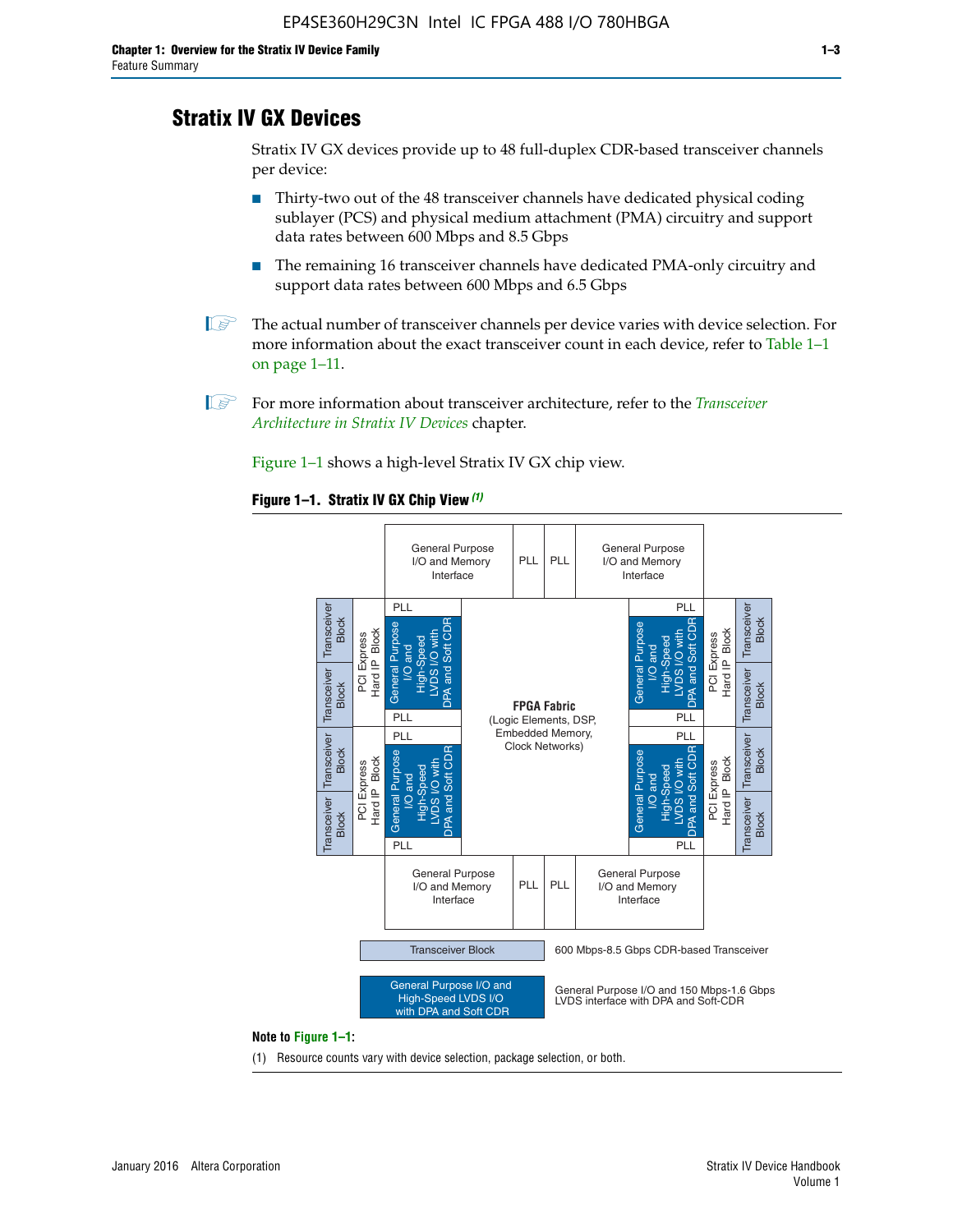# **Stratix IV E Device**

Stratix IV E devices provide an excellent solution for applications that do not require high-speed CDR-based transceivers, but are logic, user I/O, or memory intensive.

Figure 1–2 shows a high-level Stratix IV E chip view.





#### **Note to Figure 1–2:**

(1) Resource counts vary with device selection, package selection, or both.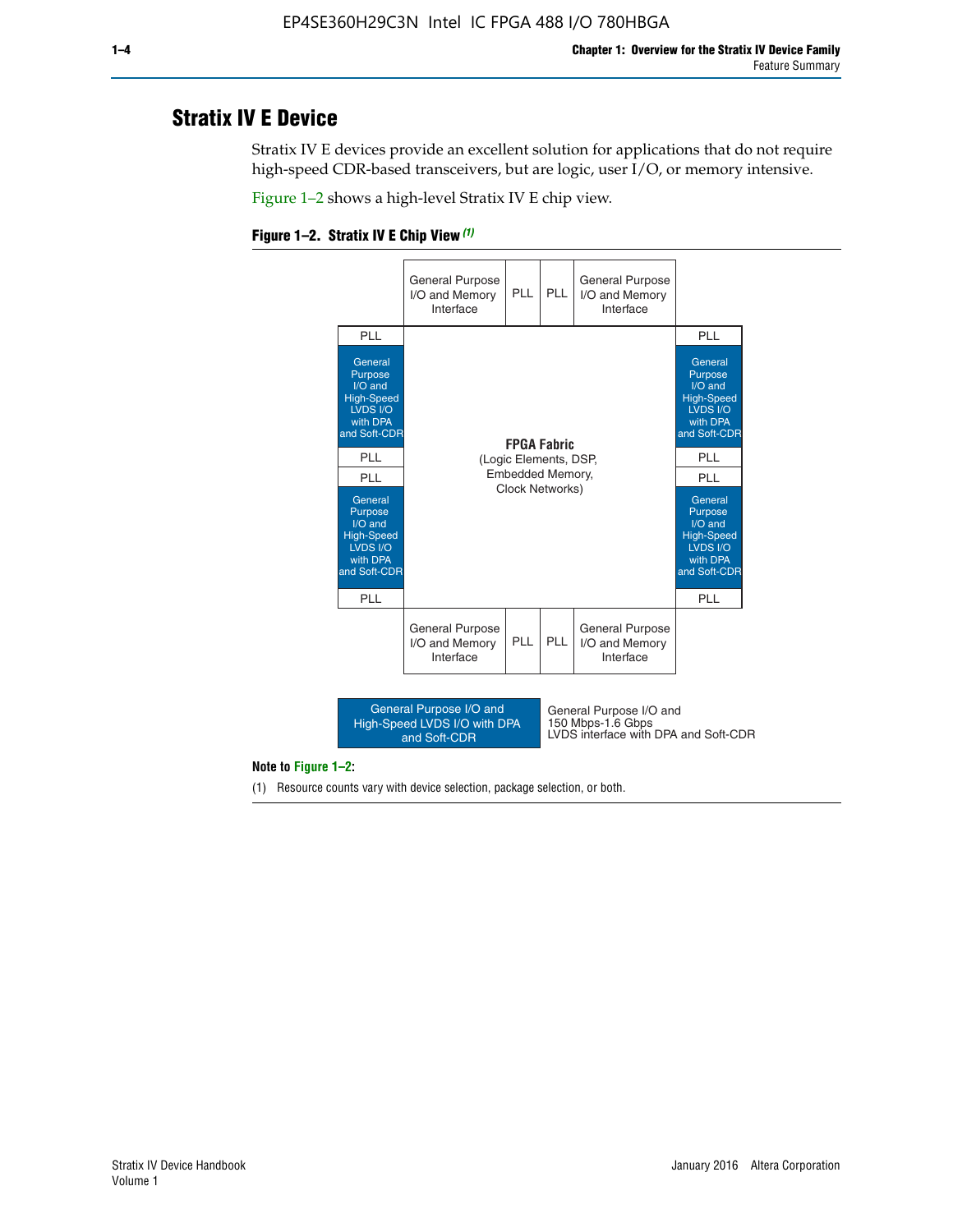# **Stratix IV GT Devices**

Stratix IV GT devices provide up to 48 CDR-based transceiver channels per device:

- Thirty-two out of the 48 transceiver channels have dedicated PCS and PMA circuitry and support data rates between 600 Mbps and 11.3 Gbps
- The remaining 16 transceiver channels have dedicated PMA-only circuitry and support data rates between 600 Mbps and 6.5 Gbps
- **1** The actual number of transceiver channels per device varies with device selection. For more information about the exact transceiver count in each device, refer to Table 1–7 on page 1–16.
- $\mathbb{I}$  For more information about Stratix IV GT devices and transceiver architecture, refer to the *[Transceiver Architecture in Stratix IV Devices](http://www.altera.com/literature/hb/stratix-iv/stx4_siv52001.pdf)* chapter.

Figure 1–3 shows a high-level Stratix IV GT chip view.

#### **Figure 1–3. Stratix IV GT Chip View** *(1)*



(1) Resource counts vary with device selection, package selection, or both.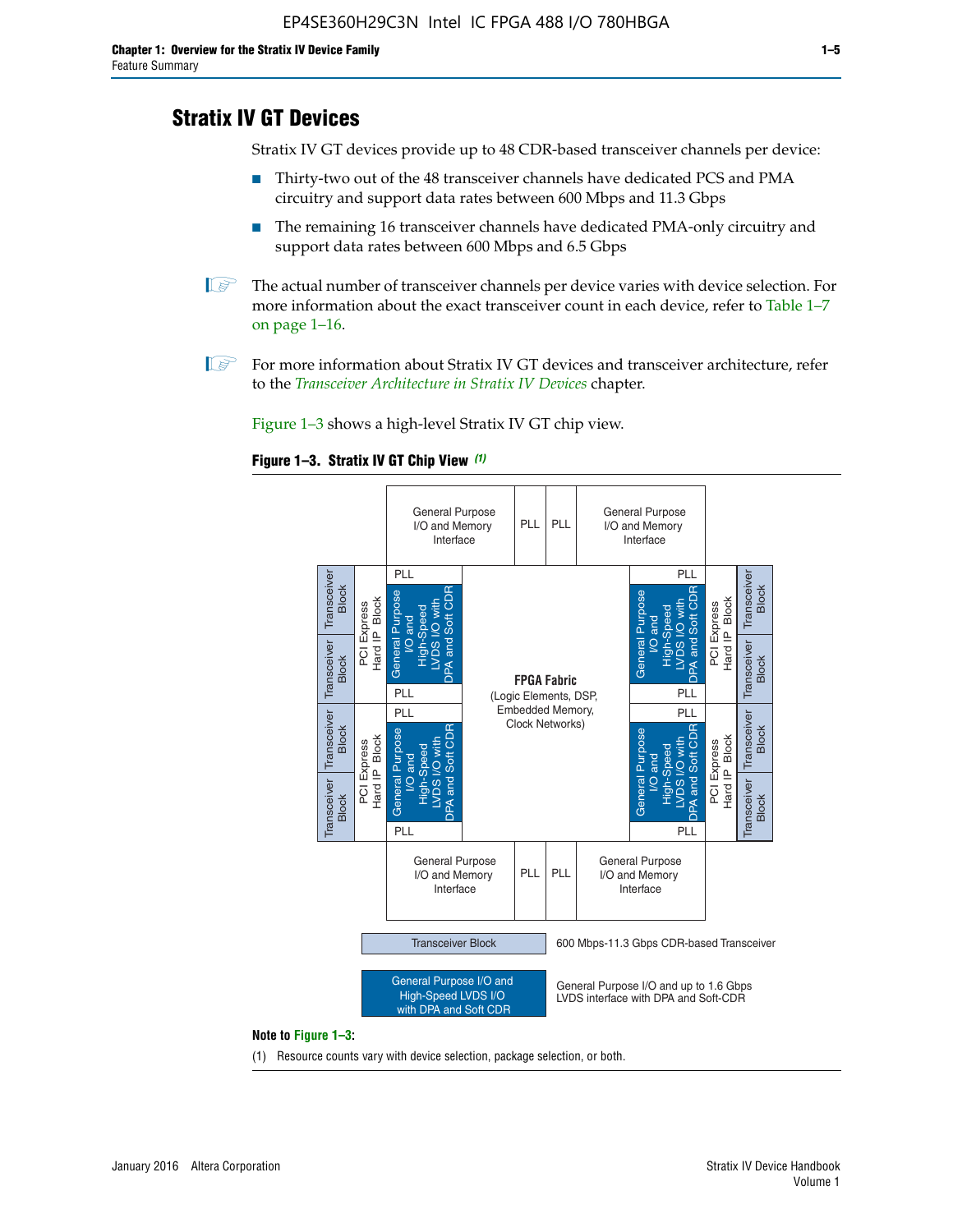# **Architecture Features**

The Stratix IV device family features are divided into high-speed transceiver features and FPGA fabric and I/O features.

# **High-Speed Transceiver Features**

The following sections describe high-speed transceiver features for Stratix IV GX and GT devices.

## **Highest Aggregate Data Bandwidth**

Up to 48 full-duplex transceiver channels supporting data rates up to 8.5 Gbps in Stratix IV GX devices and up to 11.3 Gbps in Stratix IV GT devices.

# **Wide Range of Protocol Support**

Physical layer support for the following serial protocols:

- Stratix IV GX—PCIe Gen1 and Gen2, GbE, Serial RapidIO, SONET/SDH, XAUI/HiGig, (OIF) CEI-6G, SD/HD/3G-SDI, Fibre Channel, SFI-5, GPON, SAS/SATA, HyperTransport 1.0 and 3.0, and Interlaken
- Stratix IV GT—40G/100G Ethernet, SFI-S, Interlaken, SFI-5.1, Serial RapidIO, SONET/SDH, XAUI/HiGig, (OIF) CEI-6G, 3G-SDI, and Fibre Channel
- Extremely flexible and easy-to-configure transceiver data path to implement proprietary protocols
- PCIe Support
	- Complete PCIe Gen1 and Gen2 protocol stack solution compliant to PCI Express base specification 2.0 that includes PHY-MAC, Data Link, and transaction layer circuitry embedded in PCI Express hard IP blocks
	- **For more information, refer to the [PCI Express Compiler User Guide](http://www.altera.com/literature/ug/ug_pci_express.pdf).**
	- Root complex and end-point applications
	- $x1, x4,$  and  $x8$  lane configurations
	- PIPE 2.0-compliant interface
	- Embedded circuitry to switch between Gen1 and Gen2 data rates
	- Built-in circuitry for electrical idle generation and detection, receiver detect, power state transitions, lane reversal, and polarity inversion
	- 8B/10B encoder and decoder, receiver synchronization state machine, and ± 300 parts per million (ppm) clock compensation circuitry
	- Transaction layer support for up to two virtual channels (VCs)

 $\mathbb{I}$  The high-speed transceiver features apply only to Stratix IV GX and Stratix IV GT devices.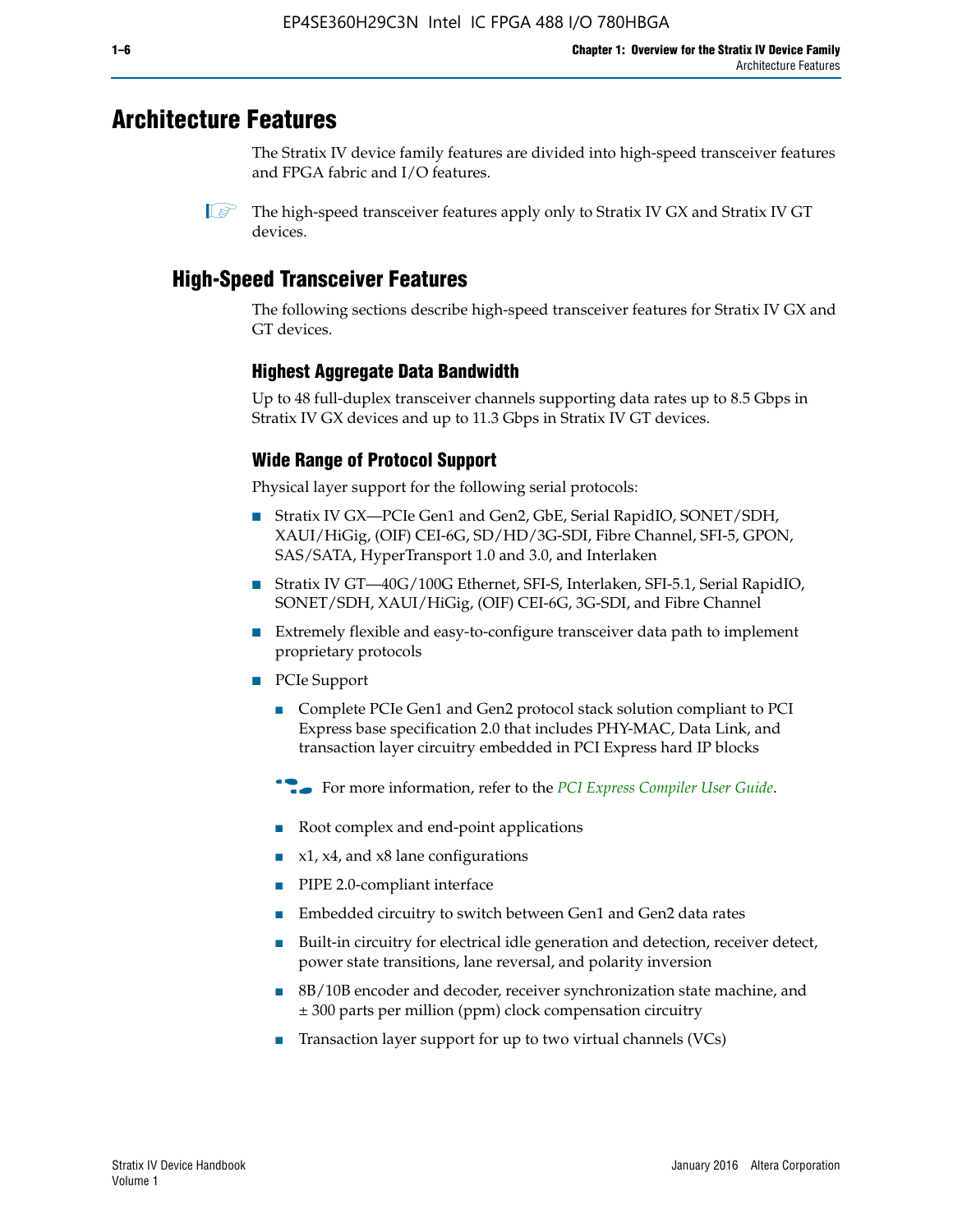- Compliant to IEEE802.3ae specification
- **■** Embedded state machine circuitry to convert XGMII idle code groups  $(|11|)$ to and from idle ordered sets  $(|A|, |K|, |R|)$  at the transmitter and receiver, respectively
- 8B/10B encoder and decoder, receiver synchronization state machine, lane deskew, and  $\pm 100$  ppm clock compensation circuitry
- GbE Support
	- Compliant to IEEE802.3-2005 specification
	- Automatic idle ordered set  $(111/112/1)$  generation at the transmitter, depending on the current running disparity
	- 8B/10B encoder and decoder, receiver synchronization state machine, and ± 100 ppm clock compensation circuitry
- Support for other protocol features such as MSB-to-LSB transmission in SONET/SDH configuration and spread-spectrum clocking in PCIe configurations

#### **Diagnostic Features**

- Serial loopback from the transmitter serializer to the receiver CDR for transceiver PCS and PMA diagnostics
- Reverse serial loopback pre- and post-CDR to transmitter buffer for physical link diagnostics
- Loopback master and slave capability in PCI Express hard IP blocks
- **For more information, refer to the** *[PCI Express Compiler User Guide](http://www.altera.com/literature/ug/ug_pci_express.pdf)***.**

### **Signal Integrity**

Stratix IV devices simplify the challenge of signal integrity through a number of chip, package, and board-level enhancements to enable efficient high-speed data transfer into and out of the device. These enhancements include:

- Programmable 3-tap transmitter pre-emphasis with up to 8,192 pre-emphasis levels to compensate for pre-cursor and post-cursor inter-symbol interference (ISI)
- Up to 900% boost capability on the first pre-emphasis post-tap
- User-controlled and adaptive 4-stage receiver equalization with up to 16 dB of high-frequency gain
- On-die power supply regulators for transmitter and receiver phase-locked loop (PLL) charge pump and voltage controlled oscillator (VCO) for superior noise immunity
- On-package and on-chip power supply decoupling to satisfy transient current requirements at higher frequencies, thereby reducing the need for on-board decoupling capacitors
- Calibration circuitry for transmitter and receiver on-chip termination (OCT) resistors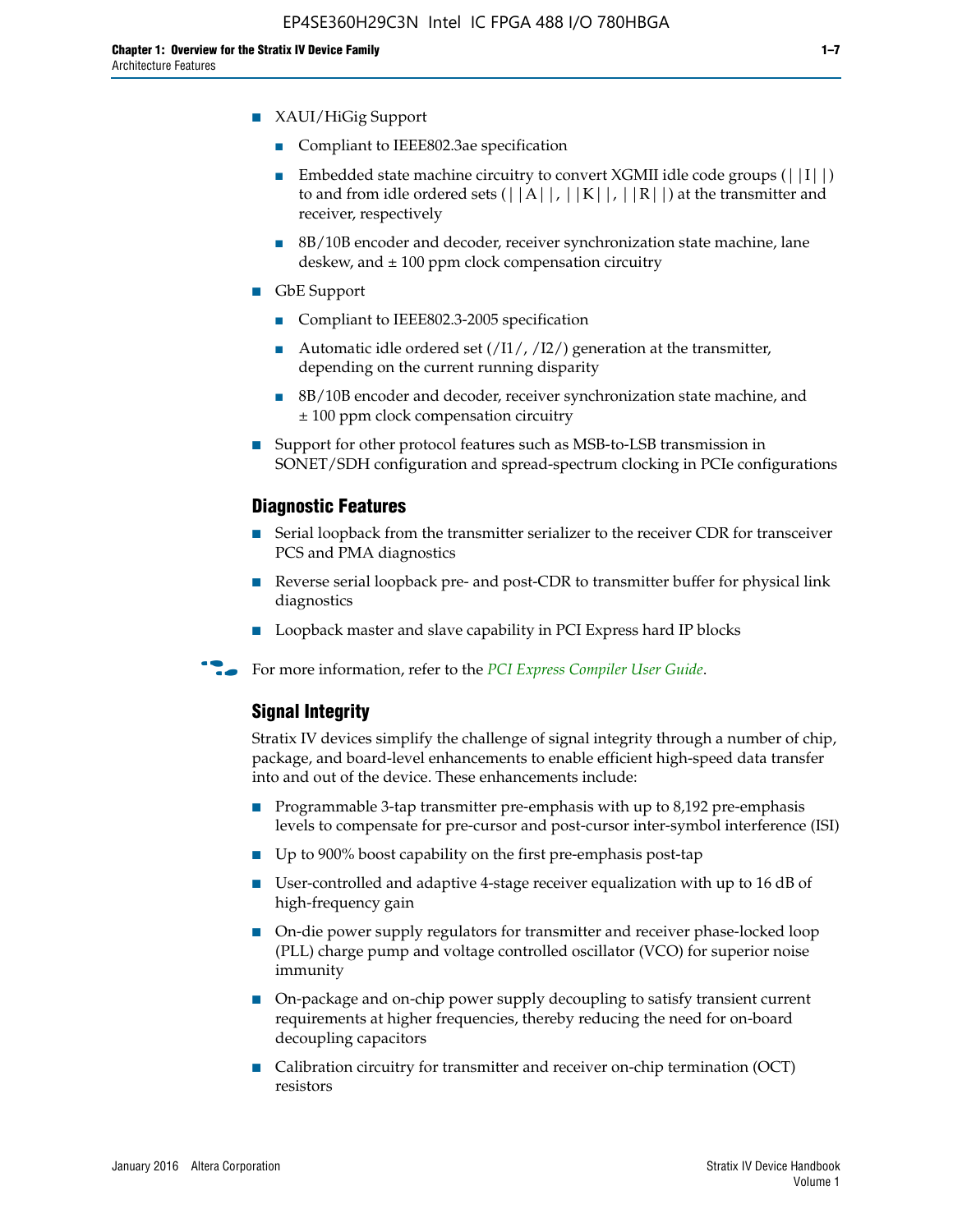# **FPGA Fabric and I/O Features**

The following sections describe the Stratix IV FPGA fabric and I/O features.

### **Device Core Features**

- Up to 531,200 LEs in Stratix IV GX and GT devices and up to 813,050 LEs in Stratix IV E devices, efficiently packed in unique and innovative adaptive logic modules (ALMs)
- Ten ALMs per logic array block (LAB) deliver faster performance, improved logic utilization, and optimized routing
- Programmable power technology, including a variety of process, circuit, and architecture optimizations and innovations
- Programmable power technology available to select power-driven compilation options for reduced static power consumption

#### **Embedded Memory**

- TriMatrix embedded memory architecture provides three different memory block sizes to efficiently address the needs of diversified FPGA designs:
	- 640-bit MLAB
	- 9-Kb M9K
	- 144-Kb M144K
- Up to 33,294 Kb of embedded memory operating at up to 600 MHz
- Each memory block is independently configurable to be a single- or dual-port RAM, FIFO, ROM, or shift register

# **Digital Signal Processing (DSP) Blocks**

- Flexible DSP blocks configurable as  $9 \times 9$ -bit,  $12 \times 12$ -bit,  $18 \times 18$ -bit, and  $36 \times 36$ -bit full-precision multipliers at up to 600 MHz with rounding and saturation capabilities
- Faster operation due to fully pipelined architecture and built-in addition, subtraction, and accumulation units to combine multiplication results
- Optimally designed to support advanced features such as adaptive filtering, barrel shifters, and finite and infinite impulse response (FIR and IIR) filters

#### **Clock Networks**

- Up to 16 global clocks and 88 regional clocks optimally routed to meet the maximum performance of 800 MHz
- Up to 112 and 132 periphery clocks in Stratix IV GX and Stratix IV E devices, respectively
- Up to 66 (16 GCLK + 22 RCLK + 28 PCLK) clock networks per device quadrant in Stratix IV GX and Stratix IV GT devices
- Up to 71 (16 GCLK + 22 RCLK + 33 PCLK) clock networks per device quadrant in Stratix IV E devices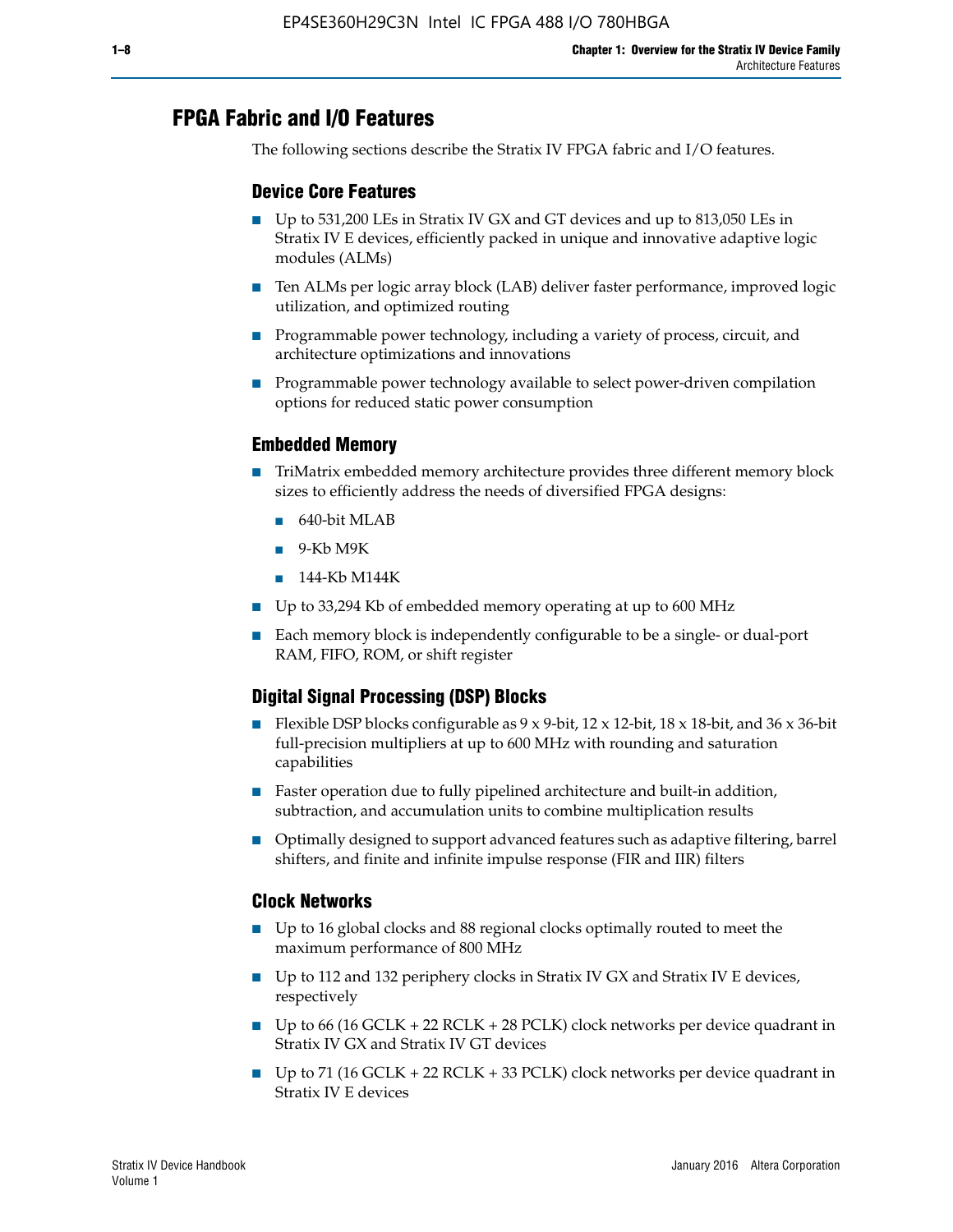## **PLLs**

- Three to 12 PLLs per device supporting spread-spectrum input tracking, programmable bandwidth, clock switchover, dynamic reconfiguration, and delay compensation
- On-chip PLL power supply regulators to minimize noise coupling

### **I/O Features**

- Sixteen to 24 modular I/O banks per device with 24 to 48 I/Os per bank designed and packaged for optimal simultaneous switching noise (SSN) performance and migration capability
- Support for a wide range of industry I/O standards, including single-ended (LVTTL/CMOS/PCI/PCIX), differential (LVDS/mini-LVDS/RSDS), voltage-referenced single-ended and differential (SSTL/HSTL Class I/II) I/O standards
- **O**n-chip series  $(R_S)$  and on-chip parallel  $(R_T)$  termination with auto-calibration for single-ended I/Os and on-chip differential  $(R_D)$  termination for differential I/Os
- Programmable output drive strength, slew rate control, bus hold, and weak pull-up capability for single-ended I/Os
- User I/O:GND: $V_{CC}$  ratio of 8:1:1 to reduce loop inductance in the package—PCB interface
- **■** Programmable transmitter differential output voltage ( $V_{OD}$ ) and pre-emphasis for high-speed LVDS I/O

#### **High-Speed Differential I/O with DPA and Soft-CDR**

- Dedicated circuitry on the left and right sides of the device to support differential links at data rates from 150 Mbps to 1.6 Gbps
- Up to 98 differential SERDES in Stratix IV GX devices, up to 132 differential SERDES in Stratix IV E devices, and up to 47 differential SERDES in Stratix IV GT devices
- DPA circuitry at the receiver automatically compensates for channel-to-channel and channel-to-clock skew in source synchronous interfaces
- Soft-CDR circuitry at the receiver allows implementation of asynchronous serial interfaces with embedded clocks at up to 1.6 Gbps data rate (SGMII and GbE)

#### **External Memory Interfaces**

- Support for existing and emerging memory interface standards such as DDR SDRAM, DDR2 SDRAM, DDR3 SDRAM, QDRII SRAM, QDRII+ SRAM, and RLDRAM II
- DDR3 up to 1,067 Mbps/533 MHz
- Programmable DQ group widths of 4 to 36 bits (includes parity bits)
- Dynamic OCT, trace mismatch compensation, read-write leveling, and half-rate register capabilities provide a robust external memory interface solution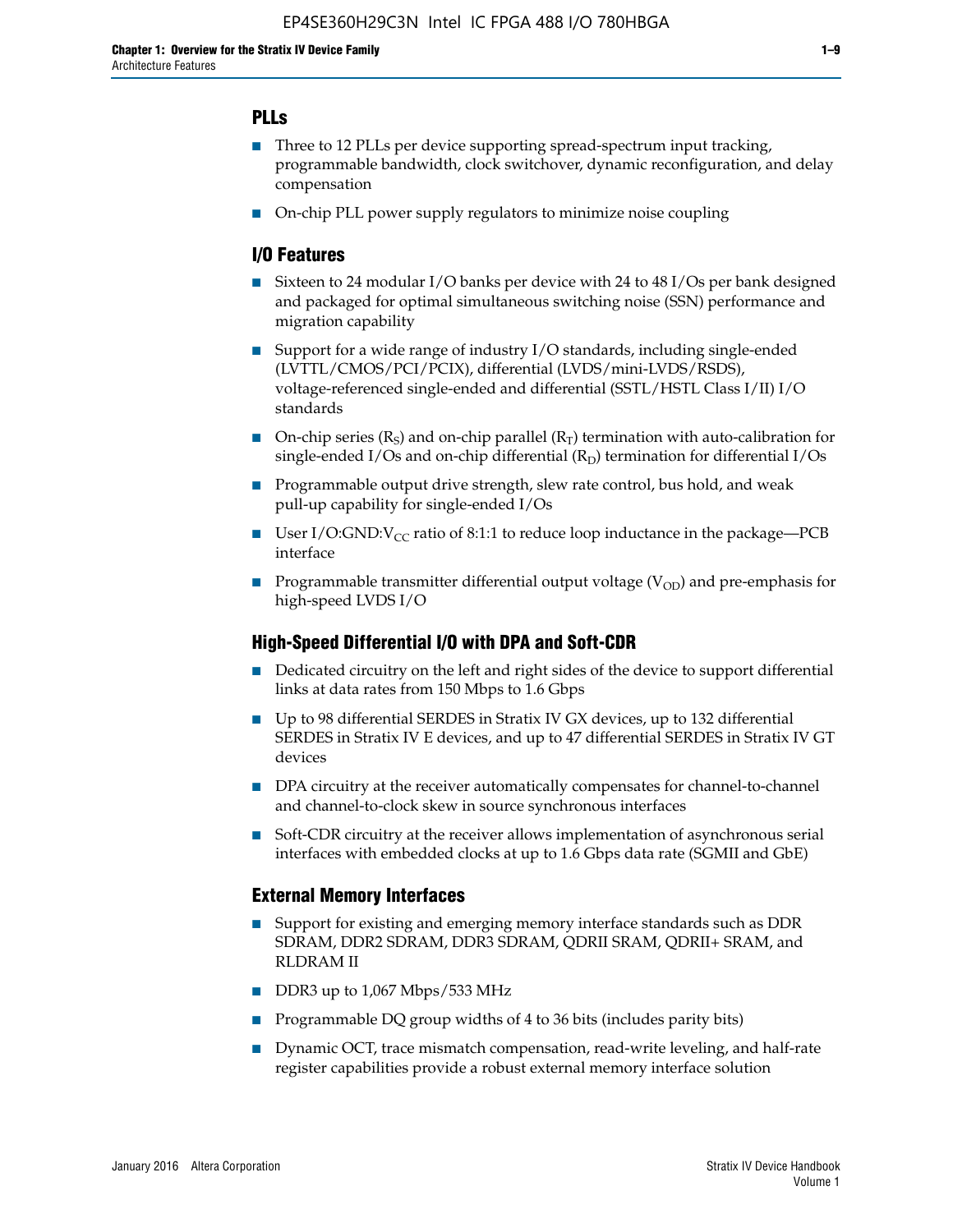## **System Integration**

- All Stratix IV devices support hot socketing
- Four configuration modes:
	- Passive Serial (PS)
	- Fast Passive Parallel (FPP)
	- Fast Active Serial (FAS)
	- JTAG configuration
- Ability to perform remote system upgrades
- 256-bit advanced encryption standard (AES) encryption of configuration bits protects your design against copying, reverse engineering, and tampering
- Built-in soft error detection for configuration RAM cells
- For more information about how to connect the PLL, external memory interfaces,  $I/O$ , high-speed differential I/O, power, and the JTAG pins to PCB, refer to the *[Stratix IV GX and Stratix IV E Device Family Pin Connection Guidelines](http://www.altera.com/literature/dp/stratix4/PCG-01005.pdf)* and the *[Stratix IV GT Device Family Pin Connection Guidelines](http://www.altera.com/literature/dp/stratix4/PCG-01006.pdf)*.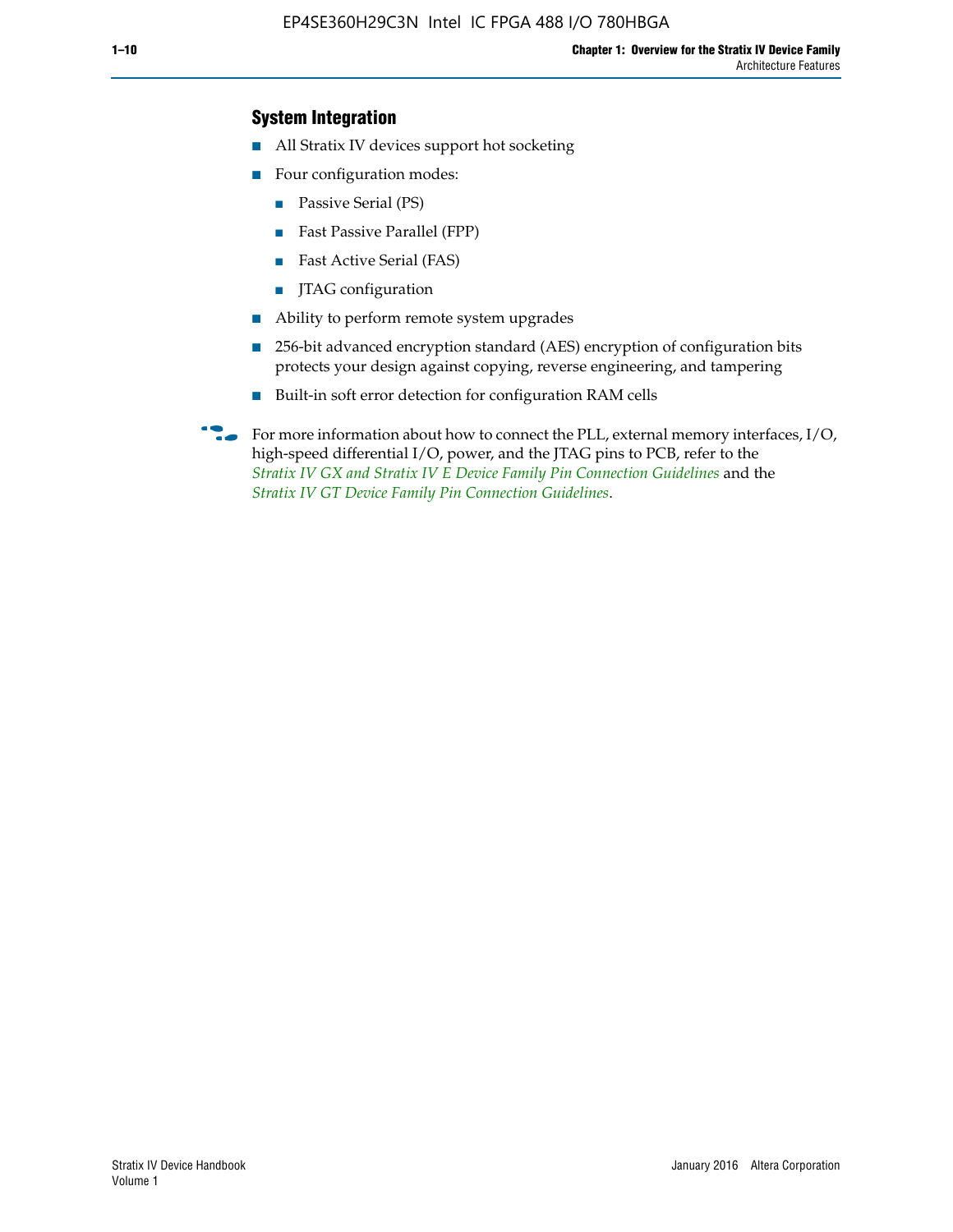#### Table 1–1 lists the Stratix IV GX device features.

# **Table 1–1. Stratix IV GX Device Features (Part 1 of 2)**

| <b>Feature</b>                                                 | EP4SGX70                 |                |                                  | <b>EP4SGX110</b>  |    |                                | <b>EP4SGX180</b>               |                |       | <b>EP4SGX230</b><br><b>EP4SGX290</b> |                          |                | <b>EP4SGX360</b> |                                 |                |                |       | <b>EP4SGX530</b> |                |                                 |                   |                |         |       |       |         |         |
|----------------------------------------------------------------|--------------------------|----------------|----------------------------------|-------------------|----|--------------------------------|--------------------------------|----------------|-------|--------------------------------------|--------------------------|----------------|------------------|---------------------------------|----------------|----------------|-------|------------------|----------------|---------------------------------|-------------------|----------------|---------|-------|-------|---------|---------|
| <b>Package</b><br><b>Option</b>                                | F780                     | F1152          | F780                             | F1152             |    | F780                           | F1152                          |                | F1517 | F780                                 | F1152                    |                | F1517            | F780                            | F1152          |                | F1517 | F1760            | F1932          | F780                            | F1152             |                | F1517   | F1760 | F1932 | F1760   | F1932   |
| <b>ALMs</b>                                                    | 29,040                   |                |                                  | 42,240            |    |                                | 70,300                         |                |       |                                      | 91,200                   |                |                  |                                 |                | 116,480        |       |                  |                |                                 |                   |                | 141,440 |       |       | 212,480 |         |
| LEs                                                            | 72,600                   |                |                                  | 105,600           |    |                                | 175,750                        |                |       |                                      | 228,000                  |                |                  |                                 |                | 291,200        |       |                  |                |                                 |                   |                | 353,600 |       |       |         | 531,200 |
| 0.6 Gbps-<br>8.5 Gbps<br>Transceivers<br>$(PMA + PCs)$<br>(1)  | $\overline{\phantom{0}}$ | 16             | $\hspace{0.05cm}$                | $\hspace{0.05cm}$ | 16 | $\qquad \qquad \longleftarrow$ | $\hspace{0.05cm}$              | 16             | 24    |                                      | $\overline{\phantom{a}}$ | 16             | 24               | —                               |                | 16             | 24    | 24               | 32             | $\overline{\phantom{0}}$        | $\hspace{0.05cm}$ | 16             | 24      | 24    | 32    | 24      | 32      |
| 0.6 Gbps-<br>6.5 Gbps<br>Transceivers<br>$(PMA + PCs)$<br>(1)  | 8                        |                | 8                                | 16                |    | 8                              | 16                             | ÷              |       | 8                                    | 16                       | —              |                  | 16                              | 16             |                |       |                  |                | 16                              | 16                |                |         |       |       |         |         |
| PMA-only<br>CMU<br>Channels<br>$(0.6$ Gbps-<br>6.5 Gbps)       | $\overline{\phantom{0}}$ | 8              | $\overbrace{\phantom{12322111}}$ |                   | 8  | $\qquad \qquad \longleftarrow$ | $\qquad \qquad \longleftarrow$ | 8              | 12    |                                      |                          | 8              | 12               | $\hspace{0.1mm}-\hspace{0.1mm}$ |                | 8              | 12    | 12               | 16             | $\overline{\phantom{0}}$        | $\hspace{0.05cm}$ | 8              | 12      | 12    | 16    | 12      | 16      |
| <b>PCI Express</b><br>hard IP<br><b>Blocks</b>                 | $\mathbf{1}$             | $\overline{2}$ | $\mathbf 1$                      | $\overline{2}$    |    | $\mathbf{1}$                   |                                | $\overline{2}$ |       | $\mathbf{1}$                         |                          | $\overline{c}$ |                  |                                 |                | $\overline{c}$ |       |                  | $\overline{4}$ |                                 |                   | $\overline{2}$ |         |       | 4     |         | 4       |
| High-Speed<br><b>LVDS</b><br>SERDES (up<br>to 1.6 Gbps)<br>(4) | 28                       | 56             | 28                               | 28                | 56 | 28                             | 44                             |                | 88    | 28                                   | 44                       |                | 88               | —                               | 44             |                | 88    | 88               | 98             | $\hspace{0.1mm}-\hspace{0.1mm}$ | 44                |                | 88      | 88    | 98    | 88      | 98      |
| SPI-4.2 Links                                                  | $\mathbf{1}$             |                |                                  | 1                 |    | $\mathbf{1}$                   | $\overline{c}$                 |                | 4     | 1                                    | $\overline{c}$           |                | 4                | —                               | $\overline{2}$ |                |       | 4                |                | $\overline{\phantom{0}}$        | $\overline{2}$    |                |         | 4     |       |         | 4       |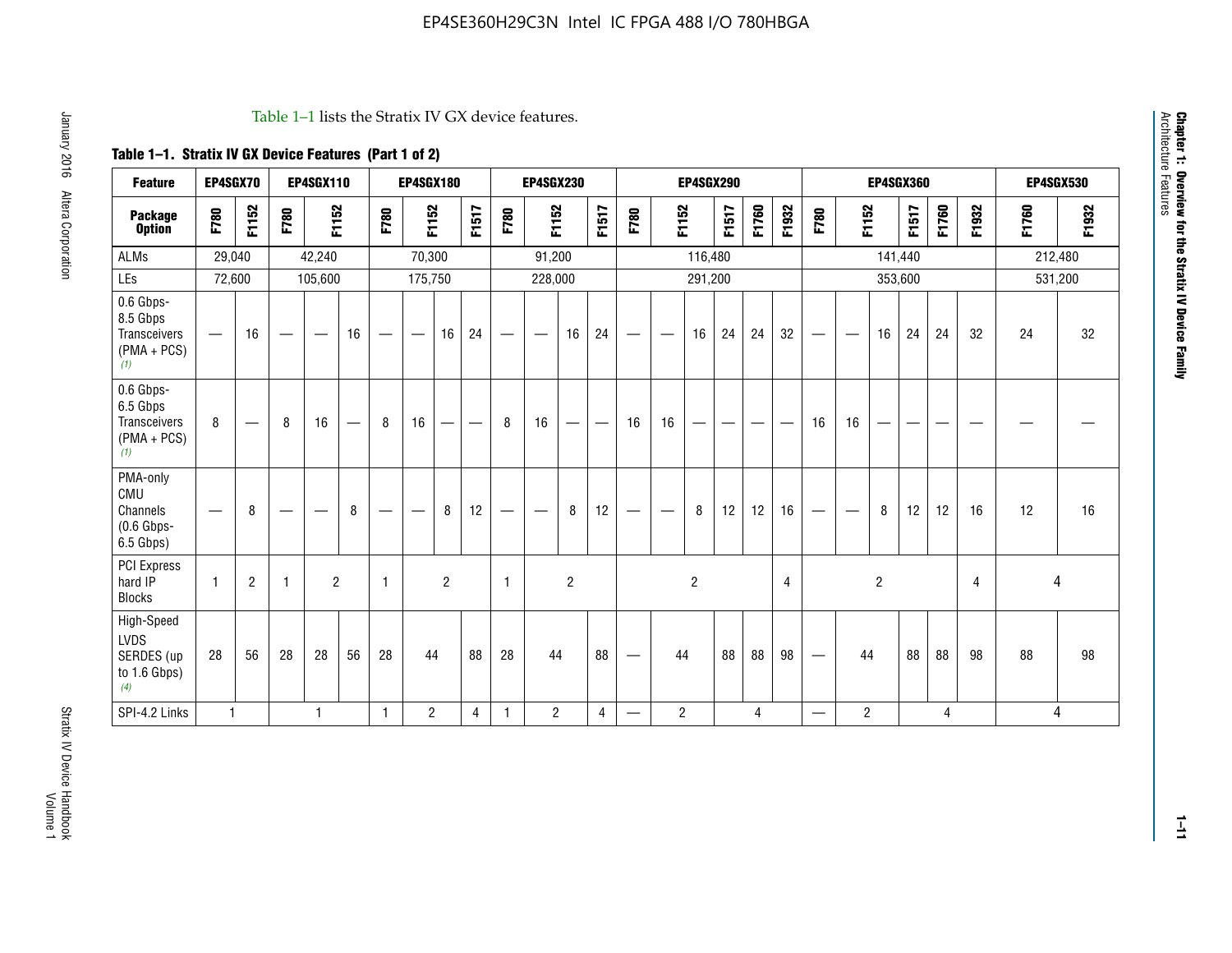**Table 1–1. Stratix IV GX Device Features (Part 2 of 2)**

| <b>Feature</b>                                       | EP4SGX70                |                        |                             | <b>EP4SGX110</b>            |                      |                             | EP4SGX180                 |                                 |                        |                             | <b>EP4SGX230</b>            |                      |                      |                            |                             | <b>EP4SGX290</b>       |                      |                      |                        |                             |                             |                        | EP4SGX360             |                      |                        | EP4SGX530         |                 |
|------------------------------------------------------|-------------------------|------------------------|-----------------------------|-----------------------------|----------------------|-----------------------------|---------------------------|---------------------------------|------------------------|-----------------------------|-----------------------------|----------------------|----------------------|----------------------------|-----------------------------|------------------------|----------------------|----------------------|------------------------|-----------------------------|-----------------------------|------------------------|-----------------------|----------------------|------------------------|-------------------|-----------------|
| <b>Package</b><br><b>Option</b>                      | <b>F780</b>             | F1152                  | F780                        | F1152                       |                      | F780                        | F1152                     |                                 | F1517                  | F780                        | F1152                       |                      | F1517                | F780                       | F1152                       |                        | F1517                | F1760                | F1932                  | F780                        | F1152                       |                        | F1517                 | F1760                | F1932                  | F1760             | F1932           |
| <b>M9K Blocks</b><br>(256x)<br>36 bits)              | 462                     |                        |                             | 660                         |                      |                             | 950                       |                                 |                        |                             | 1,235                       |                      |                      |                            |                             | 936                    |                      |                      |                        |                             |                             | 1,248                  |                       |                      |                        |                   | 1,280           |
| M144K<br><b>Blocks</b><br>(2048 x<br>72 bits)        | 16                      |                        |                             | 16                          |                      |                             | 20                        |                                 |                        |                             | 22                          |                      |                      |                            |                             | 36                     |                      |                      |                        |                             |                             | 48                     |                       |                      |                        | 64                |                 |
| <b>Total Memory</b><br>(MLAB+M9K<br>+M144K) Kb       | 7,370                   |                        |                             | 9,564                       |                      |                             | 13,627                    |                                 |                        |                             | 17,133                      |                      |                      |                            |                             | 17,248                 |                      |                      |                        |                             |                             | 22,564                 |                       |                      |                        | 27,376            |                 |
| Embedded<br><b>Multipliers</b><br>$18 \times 18$ (2) | 384                     |                        |                             | 512                         |                      |                             | 920                       |                                 |                        |                             | 1,288                       |                      |                      |                            |                             | 832                    |                      |                      |                        |                             |                             | 1,040                  |                       |                      | 1,02<br>4              | 1,024             |                 |
| <b>PLLs</b>                                          | 3                       | $\overline{4}$         | 3                           | 4                           |                      | 3                           | 6                         |                                 | 8                      | 3                           | 6                           |                      | 8                    | 4                          | 6                           |                        | 8                    | 12                   | 12                     | 4                           | 6                           |                        | 8                     | 12                   | 12                     | 12                | 12              |
| User $I/Os$ (3)                                      | 372                     | 488                    | 372                         | 372                         | 48<br>8              | 372                         | 56<br>4                   | 56<br>4                         | 74<br>4                | 372                         | 564                         | 56<br>4              | 74<br>$\overline{4}$ | 289                        | 564                         | 56<br>4                | 74<br>4              | 88<br>0              | 92<br>$\mathbf 0$      | 289                         | 564                         | 56<br>4                | 74<br>4               | 88<br>$\mathbf{0}$   | 920                    | 880               | 920             |
| Speed Grade<br>(fastest to<br>slowest) (5)           | $-2x,$<br>$-3,$<br>$-4$ | $-2,$<br>$-3,$<br>$-4$ | $-2\times$<br>$-3,$<br>$-4$ | $-2\times$<br>$-3,$<br>$-4$ | $-2,$<br>-3,<br>$-4$ | $-2\times$<br>$-3,$<br>$-4$ | $-2$<br>×,<br>$-3,$<br>-4 | $-2$<br>$-3$<br>$\cdot$<br>$-4$ | $-2,$<br>$-3,$<br>$-4$ | $-2\times$<br>$-3,$<br>$-4$ | $-2\times$<br>$-3,$<br>$-4$ | $-2,$<br>-3,<br>$-4$ | $-2,$<br>-3,<br>$-4$ | $-2\times$<br>$-3$<br>$-4$ | $-2\times$<br>$-3,$<br>$-4$ | $-2,$<br>$-3,$<br>$-4$ | $-2,$<br>-3,<br>$-4$ | $-2,$<br>-3,<br>$-4$ | $-2,$<br>$-3,$<br>$-4$ | $-2\times$<br>$-3,$<br>$-4$ | $-2\times$<br>$-3,$<br>$-4$ | $-2,$<br>$-3,$<br>$-4$ | $-2,$<br>$-3$<br>$-4$ | $-2,$<br>-3,<br>$-4$ | $-2,$<br>$-3,$<br>$-4$ | $-2, -3,$<br>$-4$ | $-2, -3,$<br>-4 |

#### **Notes to Table 1–1:**

(1) The total number of transceivers is divided equally between the left and right side of each device, except for the devices in the F780 package. These devices have eight transceiver channels located only on the right side of the device.

- (2) Four multiplier adder mode.
- (3) The user I/Os count from pin-out files includes all general purpose I/O, dedicated clock pins, and dual purpose configuration pins. Transceiver pins and dedicated configuration pins are not included in the pin count.
- (4) Total pairs of high-speed LVDS SERDES take the lowest channel count of  $R_X/T_X$ .
- (5) The difference between the Stratix IV GX devices in the –2 and –2x speed grades is the number of available transceiver channels. The –2 device allows you to use the transceiver CMU blocks as transceiver channels. The –2x device does NOT allow you to use the CMU blocks as transceiver channels. In addition to the reduction of available transceiver channels in the Stratix IV GX –2x device, the data rates in the –2x device are limited to 6.5 Gbps.

January 2016 Altera Corporation

Altera Corporation

January 2016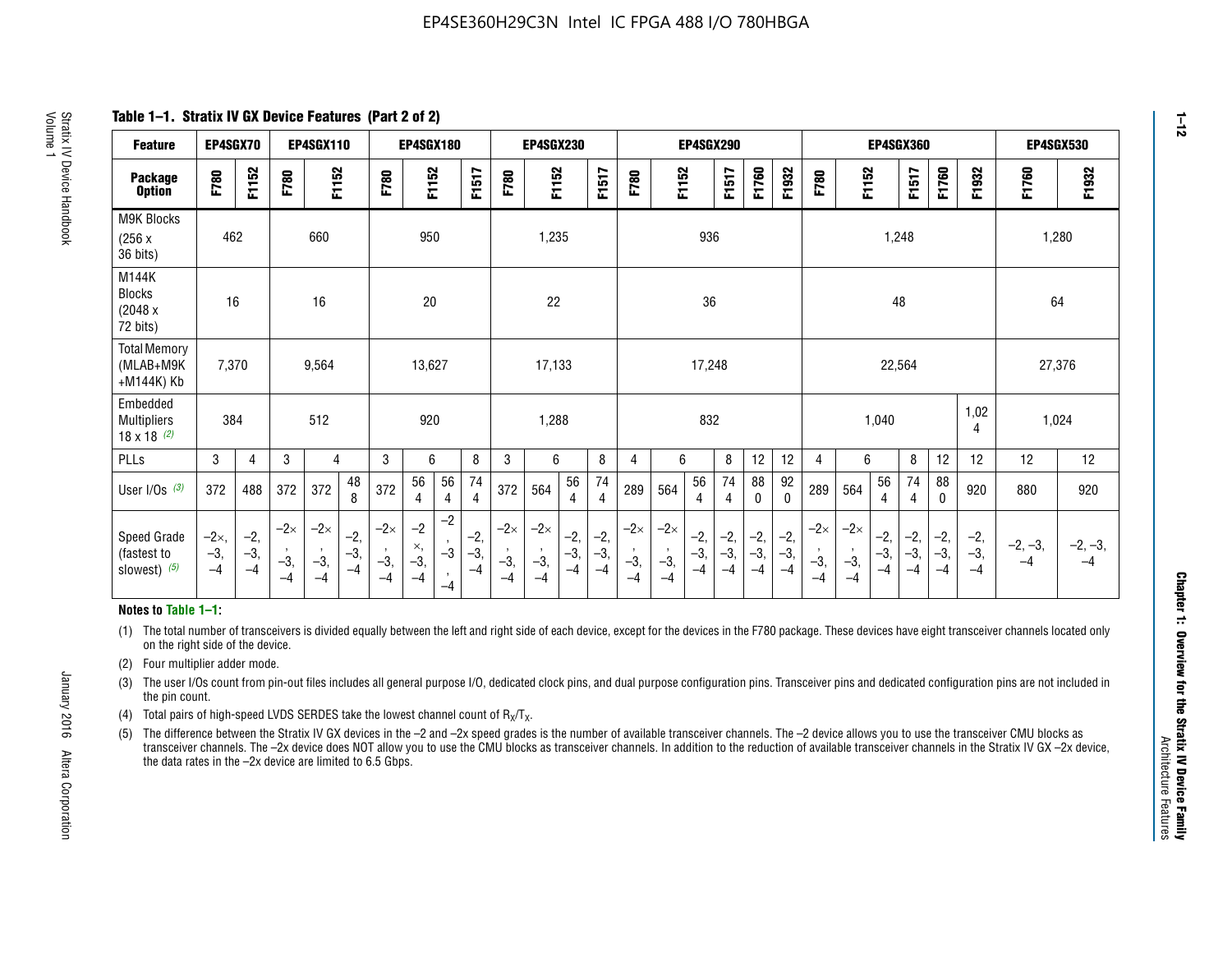Table 1–2 lists the Stratix IV GX device package options.

### **Table 1–2. Stratix IV GX Device Package Options** *(1)***,** *(2)*

| <b>Device</b> |                  | <b>F780</b><br>(29 mm x 29 mm) $(6)$ | F1152<br>$(35 \, \text{mm} \times 35 \, \text{mm})$<br>(6) |             | <b>F1152</b><br>$(35$ mm x 35 mm) $(5)$ , $(7)$ | F1517<br>(40 mm x 40 mm)<br>$(5)$ $(7)$ | <b>F1760</b><br>$(42.5 \text{ mm} \times 42.5 \text{ mm})$<br>(I) | F1932<br>$(45 \, \text{mm} \times 45 \, \text{mm})$<br>(7) |
|---------------|------------------|--------------------------------------|------------------------------------------------------------|-------------|-------------------------------------------------|-----------------------------------------|-------------------------------------------------------------------|------------------------------------------------------------|
| EP4SGX70      | DF <sub>29</sub> |                                      |                                                            | <b>HF35</b> |                                                 |                                         |                                                                   |                                                            |
| EP4SGX110     | <b>DF29</b>      |                                      | FF35                                                       | <b>HF35</b> |                                                 |                                         |                                                                   |                                                            |
| EP4SGX180     | DF <sub>29</sub> |                                      | FF35                                                       |             | <b>HF35</b>                                     | KF40                                    |                                                                   |                                                            |
| EP4SGX230     | <b>DF29</b>      |                                      | FF35                                                       |             | <b>HF35</b>                                     | KF40                                    |                                                                   |                                                            |
| EP4SGX290     |                  | FH29 $(3)$                           | FF35                                                       |             | <b>HF35</b>                                     | KF40                                    | KF43                                                              | <b>NF45</b>                                                |
| EP4SGX360     |                  | 'FH29 (3)                            | FF35                                                       |             | <b>HF35</b>                                     | KF40                                    | KF43                                                              | <b>NF45</b>                                                |
| EP4SGX530     |                  |                                      |                                                            |             | HH35 (4)                                        | KH40 (4)                                | KF43                                                              | <b>NF45</b>                                                |

#### **Notes to Table 1–2:**

(1) Device packages in the same column and marked under the same arrow sign have vertical migration capability.

(2) Use the Pin Migration Viewer in the Pin Planner to verify the pin migration compatibility when migrating devices. For more information, refer to *[I/O Management](http://www.altera.com/literature/hb/qts/qts_qii52013.pdf)* in the *Quartus II Handbook, Volume 2*.

(3) The 780-pin EP4SGX290 and EP4SGX360 devices are available only in 33 mm x 33 mm Hybrid flip chip package.

(4) The 1152-pin and 1517-pin EP4SGX530 devices are available only in 42.5 mm x 42.5 mm Hybrid flip chip packages.

(5) When migrating between hybrid and flip chip packages, there is an additional keep-out area. For more information, refer to the *[Package Information Datasheet for Altera Devices](http://www.altera.com/literature/ds/dspkg.pdf)*.

(6) Devices listed in this column are available in –2x, –3, and –4 speed grades. These devices do not have on-package decoupling capacitors.

(7) Devices listed in this column are available in –2, –3, and –4 speed grades. These devices have on-package decoupling capacitors. For more information about on-package decoupling capacitor value in each device, refer to Table 1–3.

 $\mathbb{L}$ s On-package decoupling reduces the need for on-board or PCB decoupling capacitors by satisfying the transient current requirements at higher frequencies. The *[Power Delivery Network](http://www.altera.com/literature/ug/pdn_tool_stxiv.zip)* design tool for Stratix IV devices accounts for the on-package decoupling and reflects the reduced requirements for PCB decoupling capacitors.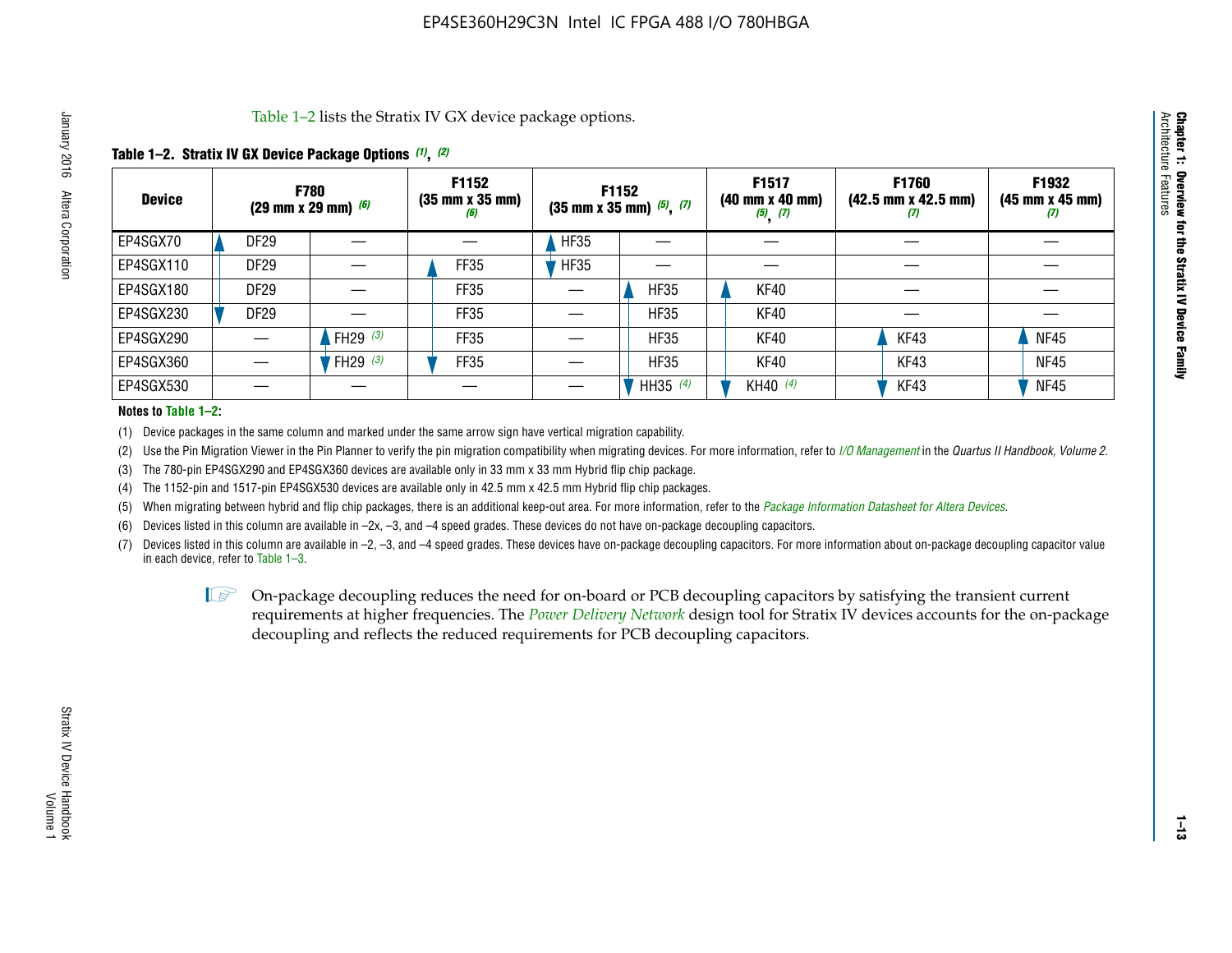|  |  |  | Table 1-3. Stratix IV GX Device On-Package Decoupling Information (1) |
|--|--|--|-----------------------------------------------------------------------|
|--|--|--|-----------------------------------------------------------------------|

| <b>Ordering Information</b> |                     | <b>V<sub>cc</sub></b>               | V <sub>ccio</sub>    | V <sub>CCL GXB</sub>         | V <sub>CCA_L/R</sub> | V <sub>CCT</sub> and V <sub>CCR</sub> (Shared)   |
|-----------------------------|---------------------|-------------------------------------|----------------------|------------------------------|----------------------|--------------------------------------------------|
| EP4SGX70                    | <b>HF35</b>         | $2\times1$ uF + $2\times470$ nF     | 10nF per bank $(2)$  | 100nF per transceiver block  | 100 <sub>n</sub> F   | $1 \times 470$ nF + $1 \times 47$ nF per side    |
| EP4SGX110                   | <b>HF35</b>         | $2\times1$ uF + $2\times470$ nF     | 10nF per bank $(2)$  | 100nF per transceiver block  | 100 <sub>n</sub> F   | $1\times470$ nF + $1\times47$ nF per side        |
| EP4SGX180                   | <b>HF35</b><br>KF40 | $2\times1$ uF + $2\times470$ nF     | 10nF per bank $(2)$  | 100nF per transceiver block  | 100 <sub>nF</sub>    | $1 \times 470$ nF + $1 \times 47$ nF per side    |
| EP4SGX230                   | <b>HF35</b><br>KF40 | $2 \times 1$ uF + $2 \times 470$ nF | 10 nF per bank $(2)$ | 100 nF per transceiver block | 100 nF               | $1 \times 470$ nF + $1 \times 47$ nF<br>per side |
|                             | <b>HF35</b><br>KF40 |                                     |                      |                              |                      | $1 \times 470$ nF + $1 \times 47$ nF             |
| EP4SGX290                   | KF43<br><b>NF45</b> | $4 \times 1$ uF + $4 \times 470$ nF | 10 nF per bank $(2)$ | 100 nF per transceiver block | 100nF                | per side                                         |
|                             | <b>HF35</b><br>KF40 |                                     |                      |                              |                      | $1 \times 470$ nF + $1 \times 47$ nF             |
| EP4SGX360                   | KF43<br><b>NF45</b> | $4 \times 1$ uF + $4 \times 470$ nF | 10 nF per bank $(2)$ | 100 nF per transceiver block | 100 nF               | per side                                         |
|                             | <b>HH35</b>         |                                     |                      |                              |                      |                                                  |
| EP4SGX530                   | <b>KH40</b><br>KF43 | $4 \times 1$ uF + $4 \times 470$ nF | 10 nF per bank $(2)$ | 100 nF per transceiver block | 100 nF               | $1 \times 470$ nF + $1 \times 47$ nF<br>per side |
|                             | <b>NF45</b>         |                                     |                      |                              |                      |                                                  |

**Notes to Table 1–3:**

(1) Table 1-3 refers to production devices on-package decoupling. For more information about decoupling design of engineering sample (ES) devices, contact [Altera Technical Support](http://mysupport.altera.com/eservice/login.asp).

(2) For I/O banks  $3(*)$ ,  $4(*)$ ,  $7(*)$ , and  $8(*)$  only. There is no OPD for I/O bank  $1(*)$ ,  $2(*)$ ,  $5(*)$ , and  $6(*)$ .

**1–14**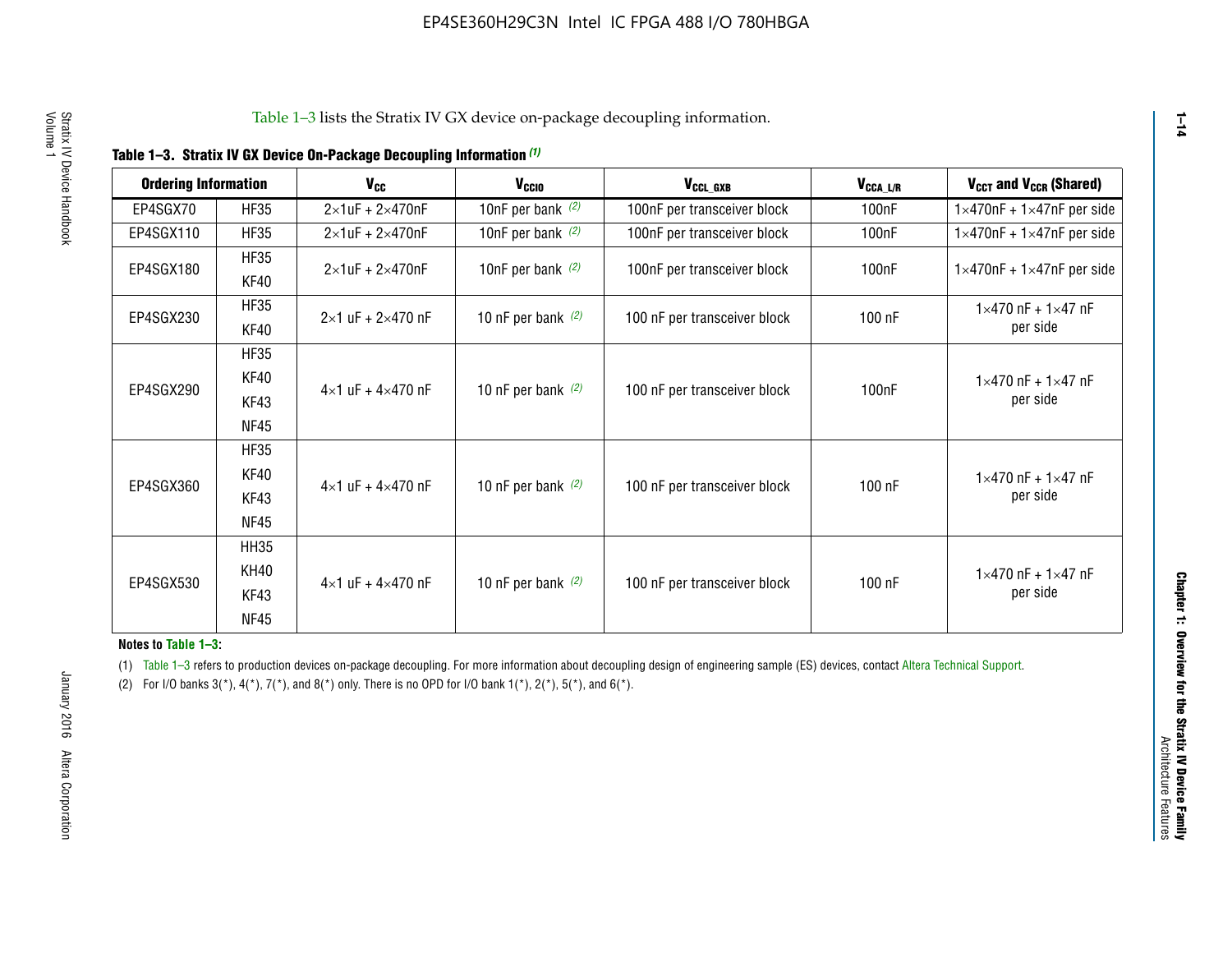#### Table 1–4 lists the Stratix IV E device features.

#### **Table 1–4. Stratix IV E Device Features**

| <b>Feature</b>                                      | <b>EP4SE230</b> |     | <b>EP4SE360</b>                        |              | <b>EP4SE530</b> |              | <b>EP4SE820</b> |          |            |  |
|-----------------------------------------------------|-----------------|-----|----------------------------------------|--------------|-----------------|--------------|-----------------|----------|------------|--|
| Package Pin Count                                   | 780             | 780 | 1152                                   | 1152         | 1517            | 1760         | 1152            | 1517     | 1760       |  |
| ALMs                                                | 91,200          |     | 141,440                                |              | 212,480         |              |                 | 325,220  |            |  |
| LEs                                                 | 228,000         |     | 353,600                                |              | 531,200         |              | 813,050         |          |            |  |
| High-Speed LVDS<br>SERDES (up to<br>1.6 Gbps) $(1)$ | 56              | 56  | 88                                     | 88           | 112             | 112          |                 | 112      | 132        |  |
| SPI-4.2 Links                                       | 3               | 3   | 4                                      | 4            |                 | 6            | 4               | 6        | 6          |  |
| <b>M9K Blocks</b><br>(256 x 36 bits)                | 1,235           |     | 1,248                                  |              | 1,280           |              |                 | 1610     |            |  |
| M144K Blocks<br>(2048 x 72 bits)                    | 22              |     | 48                                     |              | 64              |              | 60              |          |            |  |
| <b>Total Memory</b><br>$(MLAB+M9K+$<br>M144K) Kb    | 17,133          |     | 22,564                                 |              | 27,376          |              |                 | 33,294   |            |  |
| <b>Embedded Multipliers</b><br>$(18 \times 18)$ (2) | 1,288           |     | 1,040                                  |              | 1,024           |              |                 | 960      |            |  |
| PLLs                                                | 4               | 4   | 8                                      | 8            | 12              | 12           | 8               | 12       | 12         |  |
| User I/Os $(3)$                                     | 488             | 488 | 744                                    | 744          | 976             | 976          | 744(4)          | 976 (4)  | 1120 $(4)$ |  |
| Speed Grade<br>(fastest to slowest)                 |                 |     | $-2, -3, -4$ $-2, -3, -4$ $-2, -3, -4$ | $-2, -3, -4$ | $-2, -3, -4$    | $-2, -3, -4$ | $-3, -4$        | $-3, -4$ | $-3, -4$   |  |

#### **Notes to Table 1–4:**

(1) The user I/O count from the pin-out files include all general purpose I/Os, dedicated clock pins, and dual purpose configuration pins. Transceiver pins and dedicated configuration pins are not included in the pin count.

(2) Four multiplier adder mode.

(3) Total pairs of high-speed LVDS SERDES take the lowest channel count of  $R_X/T_X$ .

(4) This data is preliminary.

**Chapter 1: Overview for the Stratix IV Device Family**

**Chapter 1: Overview for the Stratix IV Device Family**<br>Architecture Faatures

Architecture Features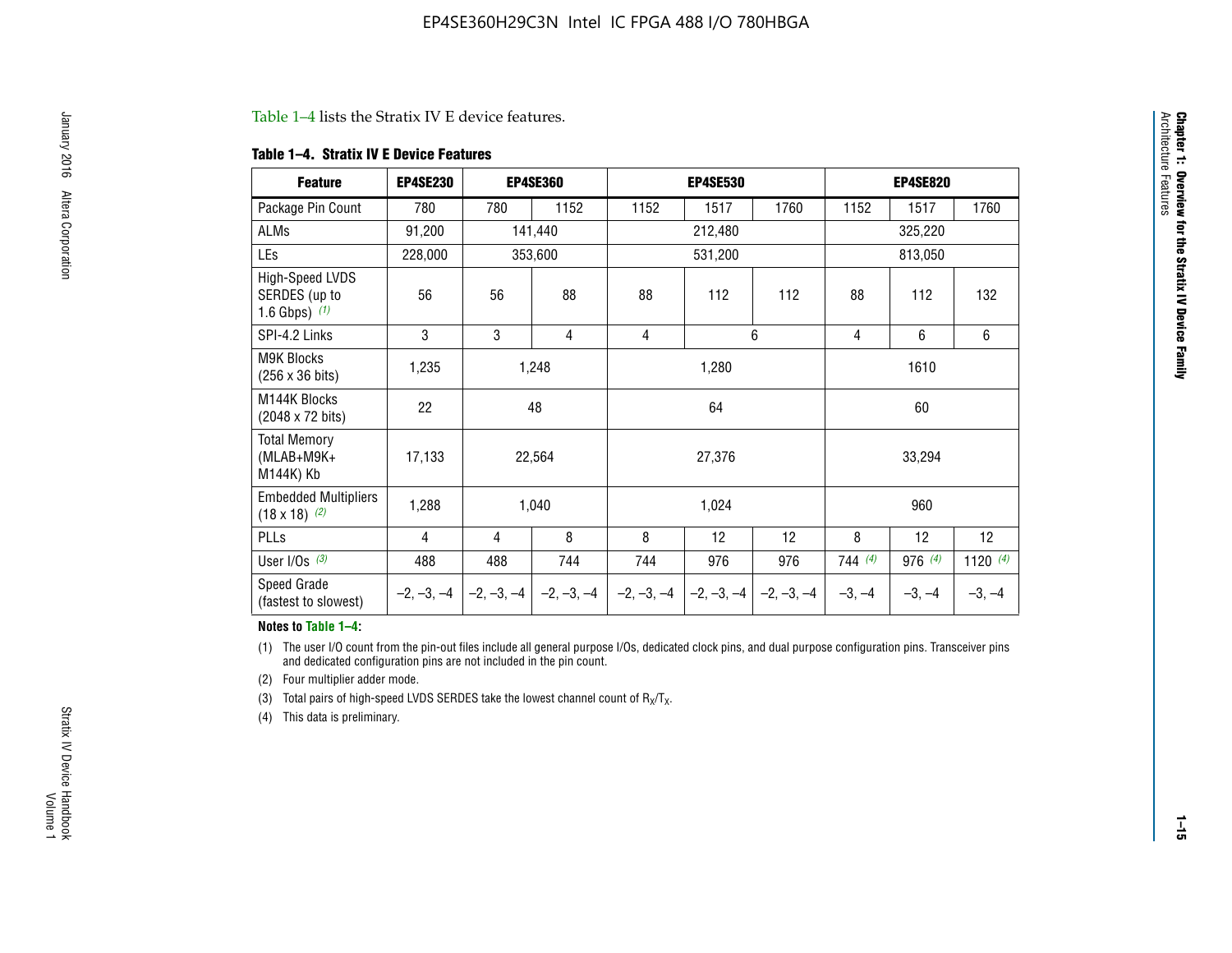Table 1–5 summarizes the Stratix IV E device package options.

| <b>Device</b> | <b>F780</b><br>$(29 \text{ mm} \times 29 \text{ mm})$ $(5)$ , $(6)$ | F1152<br>$(35 \text{ mm} \times 35 \text{ mm})$ $(5)$ , $(7)$ | F <sub>1517</sub><br>$(40 \text{ mm} \times 40 \text{ mm})$ (7) | <b>F1760</b><br>$(42.5$ mm x 42.5 mm) $(7)$ |  |  |
|---------------|---------------------------------------------------------------------|---------------------------------------------------------------|-----------------------------------------------------------------|---------------------------------------------|--|--|
| EP4SE230      | F29                                                                 |                                                               |                                                                 |                                             |  |  |
| EP4SE360      | H29 $(3)$                                                           | F35                                                           |                                                                 |                                             |  |  |
| EP4SE530      |                                                                     | H35 $(4)$                                                     | H40 $(4)$                                                       | F43                                         |  |  |
| EP4SE820      |                                                                     | H35 $(4)$                                                     | H40 $(4)$                                                       | F43                                         |  |  |

**Table 1–5. Stratix IV E Device Package Options** *(1)***,** *(2)*

#### **Notes to Table 1–5:**

(1) Device packages in the same column and marked under the same arrow sign have vertical migration capability.

(2) Use the Pin Migration Viewer in the Pin Planner to verify the pin migration compatibility when migrating devices. For more information, refer to *[I/O Management](http://www.altera.com/literature/hb/qts/qts_qii52013.pdf)* in the *Quartus II Handbook, Volume 2*.

(3) The 780-pin EP4SE360 device is available only in the 33 mm x 33 mm Hybrid flip chip package.

(4) The 1152-pin and 1517-pin for EP4SE530 and EP4SE820 devices are available only in the 42.5 mm x 42.5 mm Hybrid flip chip package.

(5) When migrating between hybrid and flip chip packages, there is an additional keep-out area. For more information, refer to the *[Package](http://www.altera.com/literature/ds/dspkg.pdf)  [Information Datasheet for Altera Devices](http://www.altera.com/literature/ds/dspkg.pdf)*.

(6) Devices listed in this column do not have on-package decoupling capacitors.

(7) Devices listed in this column have on-package decoupling capacitors. For more information about on-package decoupling capacitor value for each device, refer to Table 1–6.

Table 1–6 lists the Stratix IV E on-package decoupling information.

| Table 1–6. Stratix IV E Device On-Package Decoupling Information (1) |  |  |  |  |
|----------------------------------------------------------------------|--|--|--|--|
|----------------------------------------------------------------------|--|--|--|--|

|          | <b>Ordering Information</b> | <b>V<sub>cc</sub></b>               | <b>V<sub>CCIO</sub></b> |
|----------|-----------------------------|-------------------------------------|-------------------------|
| EP4SE360 | F <sub>35</sub>             | $4 \times 1$ uF + $4 \times 470$ nF | 10 nF per bank          |
|          | H <sub>35</sub>             |                                     |                         |
| EP4SE530 | H40                         | $4 \times 1$ uF + $4 \times 470$ nF | 10 nF per bank          |
|          | F43                         |                                     |                         |
|          | H <sub>35</sub>             |                                     |                         |
| EP4SE820 | H40                         | $4 \times 1$ uF + $4 \times 470$ nF | 10 nF per bank          |
|          | F43                         |                                     |                         |

**Note to Table 1–6:**

(1) Table 1–6 refers to production devices on-package decoupling. For more information about decoupling design of engineering sample (ES) devices, contact [Altera Technical Support](http://mysupport.altera.com/eservice/login.asp).

Table 1–7 lists the Stratix IV GT device features.

| <b>Feature</b>                       | <b>EP4S40G2</b> | <b>EP4S40G5</b> | <b>EP4S100G2</b> | <b>EP4S100G3</b> | <b>EP4S100G4</b> |              | <b>EP4S100G5</b> |
|--------------------------------------|-----------------|-----------------|------------------|------------------|------------------|--------------|------------------|
| Package Pin Count                    | 1517            | 1517            | 1517             | 1932             | 1932             | 1517<br>1932 |                  |
| <b>ALMs</b>                          | 91,200          | 212,480         | 91,200           | 116,480          | 141,440          | 212,480      |                  |
| LEs                                  | 228,000         | 531,200         | 228,000          | 291,200          | 353,600          | 531,200      |                  |
| <b>Total Transceiver</b><br>Channels | 36              | 36              | 36               | 48               | 48               | 36           | 48               |

**Table 1–7. Stratix IV GT Device Features (Part 1 of 2)**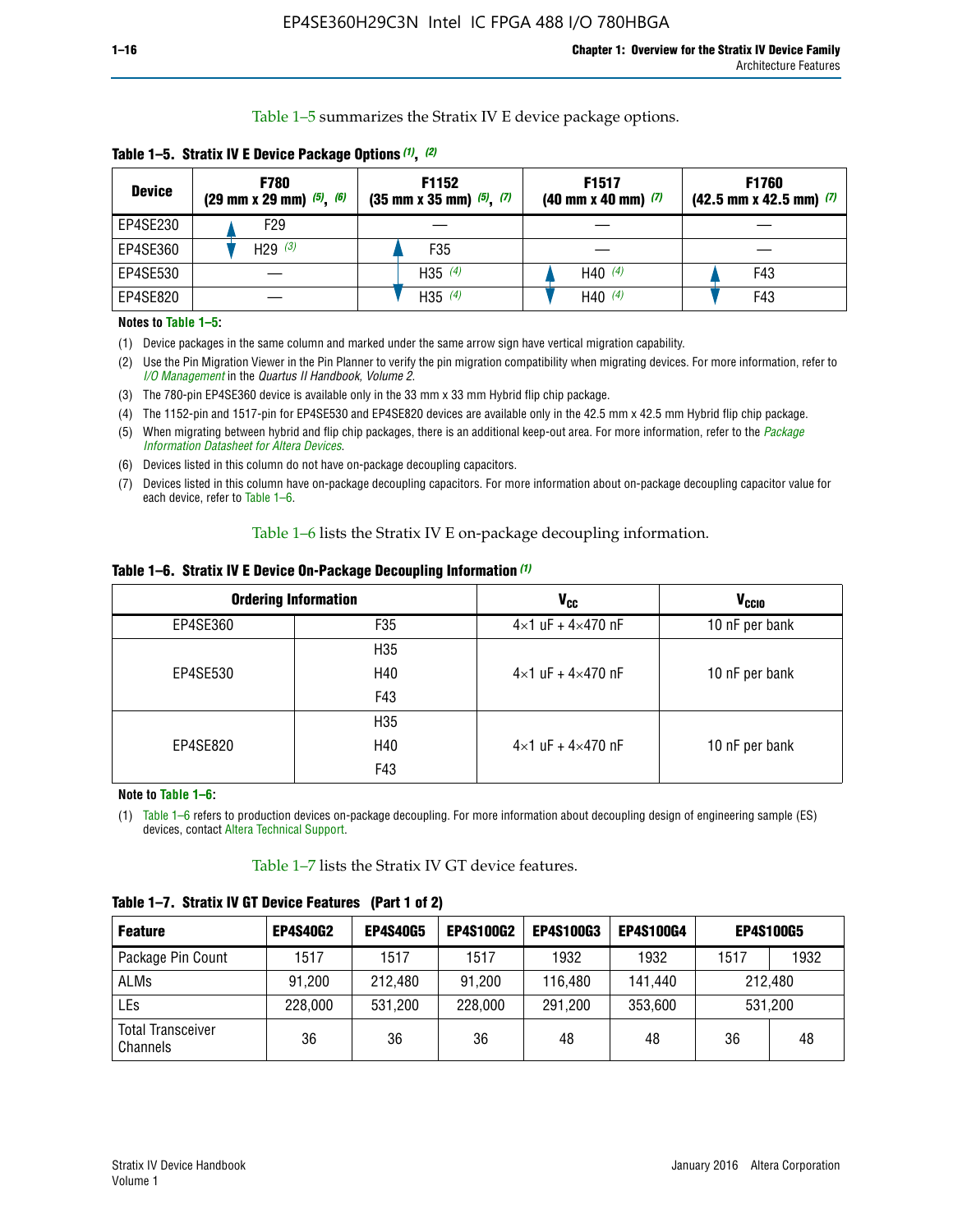#### **Table 1–7. Stratix IV GT Device Features (Part 2 of 2)**

| <b>Feature</b>                                                              | <b>EP4S40G2</b> | <b>EP4S40G5</b> | <b>EP4S100G2</b> | <b>EP4S100G3</b> | <b>EP4S100G4</b> |                           | <b>EP4S100G5</b> |
|-----------------------------------------------------------------------------|-----------------|-----------------|------------------|------------------|------------------|---------------------------|------------------|
| 10G Transceiver<br>Channels<br>(600 Mbps - 11.3 Gbps<br>with PMA + PCS)     | 12              | 12              | 24               | 24               | 24               | 24                        | 32               |
| 8G Transceiver<br>Channels<br>(600 Mbps - 8.5 Gbps<br>with PMA + PCS) $(1)$ | 12              | 12              | $\pmb{0}$        | 8                | 8                | $\mathbf 0$               | $\mathbf 0$      |
| PMA-only CMU<br>Channels<br>(600 Mbps- 6.5 Gbps)                            | 12              | 12              | 12               | 16               | 16               | 12                        | 16               |
| PCIe hard IP Blocks                                                         | $\overline{2}$  | $\overline{2}$  | $\overline{2}$   | $\overline{4}$   | $\overline{4}$   | $\overline{2}$            | $\overline{4}$   |
| <b>High-Speed LVDS</b><br><b>SERDES</b><br>(up to 1.6 Gbps) $(2)$           | 46              | 46              | 46               | 47               | 47               | 46                        | 47               |
| SP1-4.2 Links                                                               | $\overline{2}$  | $\overline{2}$  | $\overline{2}$   | $\overline{2}$   | $\overline{2}$   | $\overline{2}$            | $2^{\circ}$      |
| <b>M9K Blocks</b><br>(256 x 36 bits)                                        | 1,235           | 1,280           | 1,235            | 936              | 1,248            |                           | 1,280            |
| M144K Blocks<br>(2048 x 72 bits)                                            | 22              | 64              | 22               | 36               | 48               |                           | 64               |
| Total Memory (MLAB +<br>M9K + M144K) Kb                                     | 17,133          | 27,376          | 17,133           | 17,248           | 22,564           |                           | 27,376           |
| <b>Embedded Multipliers</b><br>$18 \times 18^{(3)}$                         | 1,288           | 1,024           | 1,288            | 832              | 1,024            | 1,024                     |                  |
| PLLs                                                                        | 8               | 8               | 8                | 12               | 12               | 8                         | 12               |
| User I/Os $(4)$ , $(5)$                                                     | 654             | 654             | 654              | 781              | 781              | 654                       | 781              |
| Speed Grade<br>(fastest to slowest)                                         | $-1, -2, -3$    | $-1, -2, -3$    | $-1, -2, -3$     | $-1, -2, -3$     | $-1, -2, -3$     | $-1, -2, -3$ $-1, -2, -3$ |                  |

**Notes to Table 1–7:**

(1) You can configure all 10G transceiver channels as 8G transceiver channels. For example, the EP4S40G2F40 device has twenty-four 8G transceiver channels and the EP4S100G5F45 device has thirty-two 8G transceiver channels.

(2) Total pairs of high-speed LVDS SERDES take the lowest channel count of  $R_X/T_X$ .

(3) Four multiplier adder mode.

(4) The user I/O count from the pin-out files include all general purpose I/Os, dedicated clock pins, and dual purpose configuration pins. Transceiver pins and dedicated configuration pins are not included in the pin count.

(5) This data is preliminary.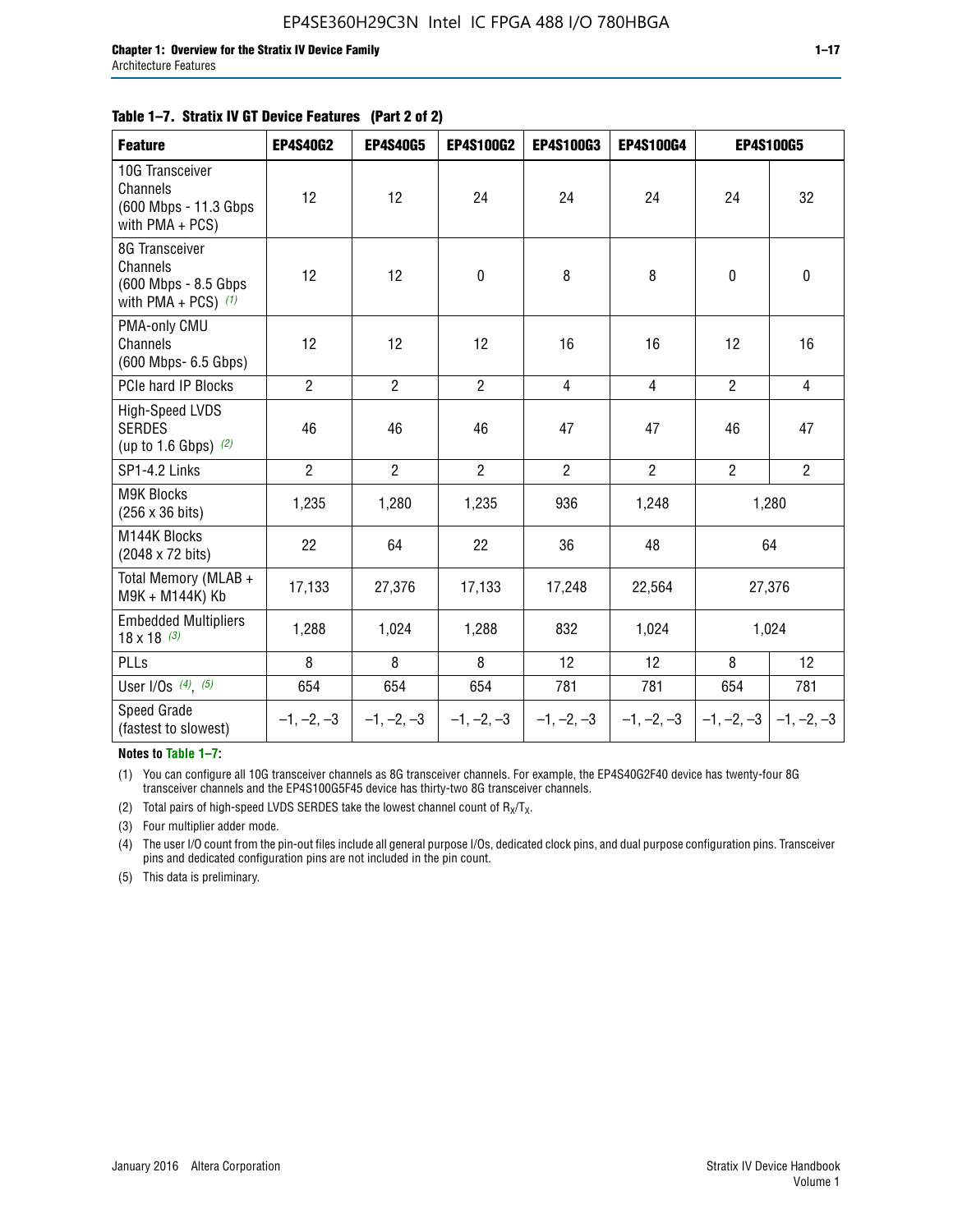Table 1–8 lists the resource counts for the Stratix IV GT devices.

| <b>Device</b>                      | <b>1517 Pin</b><br><b>1932 Pin</b><br>$(40 \text{ mm} \times 40 \text{ mm})$ $(3)$<br>(45 mm x 45 mm) |     |  |
|------------------------------------|-------------------------------------------------------------------------------------------------------|-----|--|
| <b>Stratix IV GT 40 G Devices</b>  |                                                                                                       |     |  |
| EP4S40G2                           | F40                                                                                                   |     |  |
| EP4S40G5                           | H40 $(4)$ , $(5)$                                                                                     |     |  |
| <b>Stratix IV GT 100 G Devices</b> |                                                                                                       |     |  |
| EP4S100G2                          | F40                                                                                                   |     |  |
| EP4S100G3                          |                                                                                                       | F45 |  |
| EP4S100G4                          |                                                                                                       | F45 |  |
| EP4S100G5                          | (5)<br>$(4)$ ,<br>H40                                                                                 | F45 |  |

#### **Notes to Table 1–8:**

(1) This table represents pin compatability; however, it does not include hard IP block placement compatability.

- (2) Devices under the same arrow sign have vertical migration capability.
- (3) When migrating between hybrid and flip chip packages, there is an additional keep-out area. For more information, refer to the *[Altera Device Package Information Data Sheet](http://www.altera.com/literature/ds/dspkg.pdf)*.
- (4) EP4S40G5 and EP4S100G5 devices with 1517 pin-count are only available in 42.5-mm x 42.5-mm Hybrid flip chip packages.
- (5) If you are using the hard IP block, migration is not possible.

Table 1–9 lists the Stratix IV GT on-package decoupling information.

**Table 1–9. Stratix IV GT Device On-Package Decoupling Information** *(1)*

| <b>Ordering</b><br><b>Information</b> | Vcc                                 | <b>V<sub>CCIO</sub></b> | V <sub>CCL GXB</sub>            | V <sub>CCA L/R</sub> | V <sub>CCT L/R</sub> | V <sub>CCR_L/R</sub> |
|---------------------------------------|-------------------------------------|-------------------------|---------------------------------|----------------------|----------------------|----------------------|
| EP4S40G2F40                           | $2 \times 1$ uF + $2 \times 470$ nF | 10 nF per bank $(2)$    | 100 nF per<br>transceiver block | $100$ nF             | $100$ nF             | 100 nF               |
| EP4S100G2F40                          |                                     |                         |                                 |                      |                      |                      |
| EP4S100G3F45                          |                                     | 10 nF per bank $(2)$    | 100 nF per<br>transceiver block | $100$ nF             | $100$ nF             | $100$ nF             |
| EP4S100G4F45                          |                                     |                         |                                 |                      |                      |                      |
| EP4S40G5H40                           | $4\times1$ uF + $4\times470$ nF     |                         |                                 |                      |                      |                      |
| EP4S100G5H40                          |                                     |                         |                                 |                      |                      |                      |
| EP4S100G5F45                          |                                     |                         |                                 |                      |                      |                      |

**Notes to Table 1–9:**

(1) Table 1–9 refers to production devices on-package decoupling. For more information about decoupling design of engineering sample (ES) devices, contact [Altera Technical Support](http://mysupport.altera.com/eservice/login.asp).

(2) For I/O banks  $3(*)$ ,  $4(*)$ ,  $7(*)$ , and  $8(*)$  only. There is no OPD for I/O bank  $1(*)$ ,  $2(*)$ ,  $5(*)$ , and  $6(*)$ .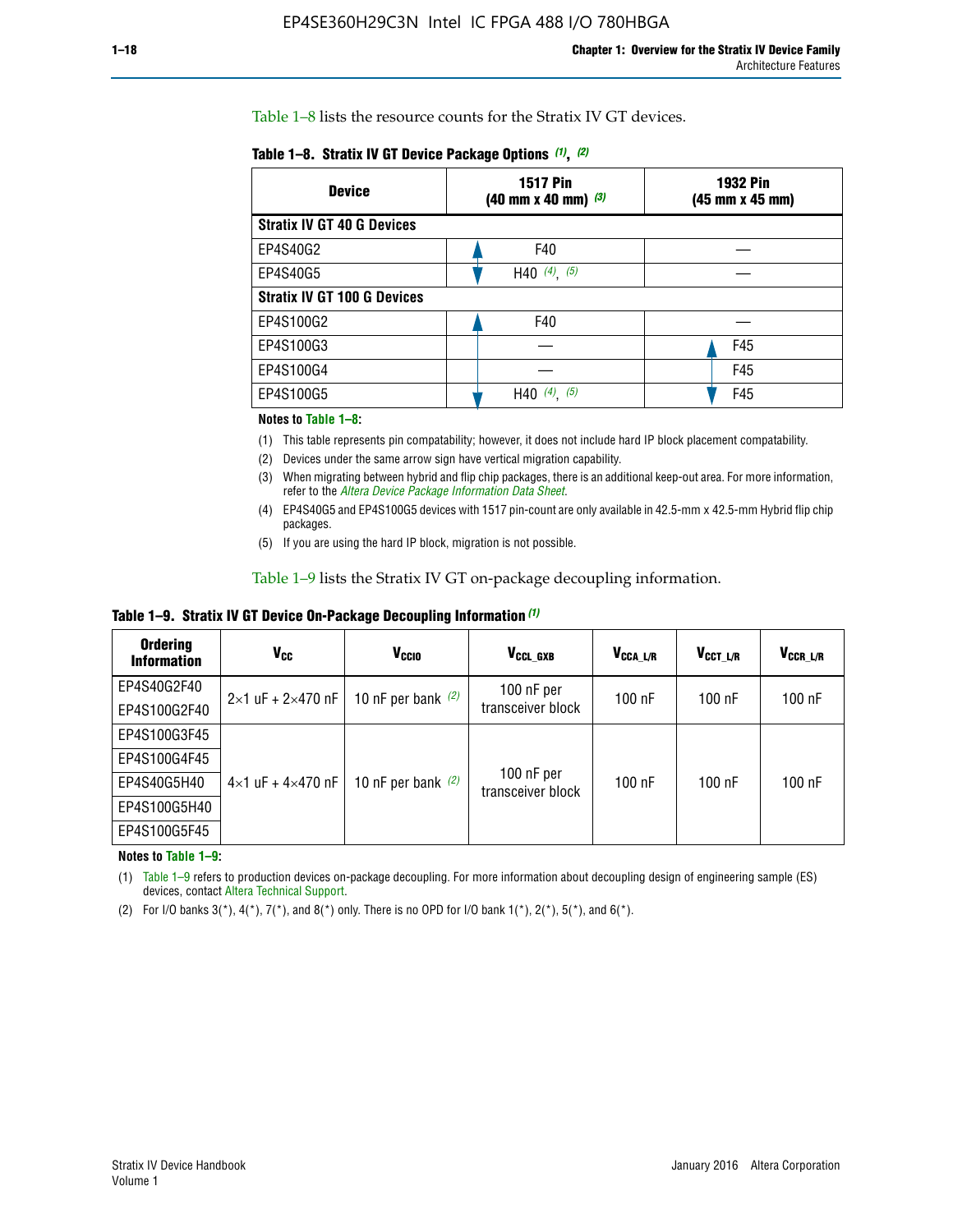# **Integrated Software Platform**

The Quartus II software provides an integrated environment for HDL and schematic design entry, compilation and logic synthesis, full simulation and advanced timing analysis, SignalTap II Logic Analyzer, and device configuration of Stratix IV designs. The Quartus II software provides the MegaWizard<sup> $M$ </sup> Plug-In Manager user interface to generate different functional blocks, such as memory, PLL, and digital signal processing logic. For transceivers, the Quartus II software provides the ALTGX MegaWizard Plug-In Manager interface that guides you through configuration of the transceiver based on your application requirements.

The Stratix IV GX and GT transceivers allow you to implement low-power and reliable high-speed serial interface applications with its fully reconfigurable hardware, optimal signal integrity, and integrated Quartus II software platform.

For more information about the QuarJanuary2016tus II software features, refer to the *[Quartus II Handbook](http://www.altera.com/literature/lit-qts.jsp)*.

# **Ordering Information**

This section describes the Stratix IV E, GT, and GX devices ordering information. Figure 1–4 shows the ordering codes for Stratix IV GX and E devices.



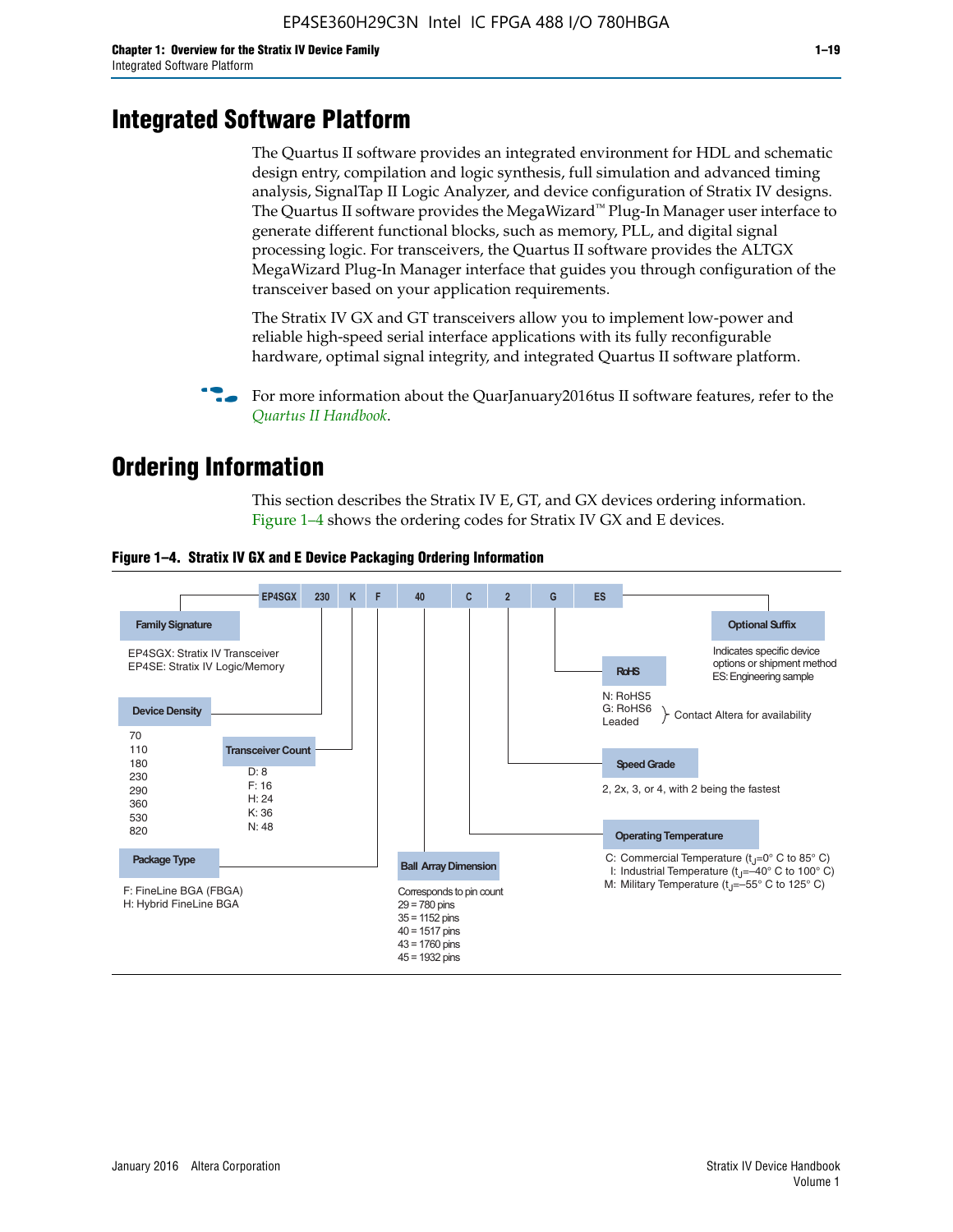Figure 1–5 shows the ordering codes for Stratix IV GT devices.





# **Document Revision History**

Table 1–10 lists the revision history for this chapter.

| Table 1–10. Document Revision History (Part 1 of 2) |  |  |  |  |  |
|-----------------------------------------------------|--|--|--|--|--|
|-----------------------------------------------------|--|--|--|--|--|

| <b>Date</b>       | <b>Version</b> | <b>Changes</b>                                              |
|-------------------|----------------|-------------------------------------------------------------|
| January 2016      | 3.5            | ■ Updated Figure 1–4 with new RoHS information              |
| September 2012    | 3.4            | ■ Updated Table 1–1 to close FB $#30986$ .                  |
|                   |                | Updated Table $1-2$ and Table $1-5$ to close FB $\#31127$ . |
| June 2011         | 3.3            | $\blacksquare$ Added military temperature to Figure 1–4.    |
| February 2011     |                | ■ Updated Table 1–7 and Table 1–8.                          |
|                   | 3.2            | $\blacksquare$ Applied new template.                        |
|                   |                | Minor text edits.                                           |
|                   |                | <b>Updated Table 1–1, Table 1–2, and Table 1–7.</b>         |
| <b>March 2010</b> |                | <b>U</b> Updated Figure 1–3.                                |
|                   | 3.1            | ■ Updated the "Stratix IV GT Devices" section.              |
|                   |                | Added two new references to the Introduction section.       |
|                   |                | Minor text edits.                                           |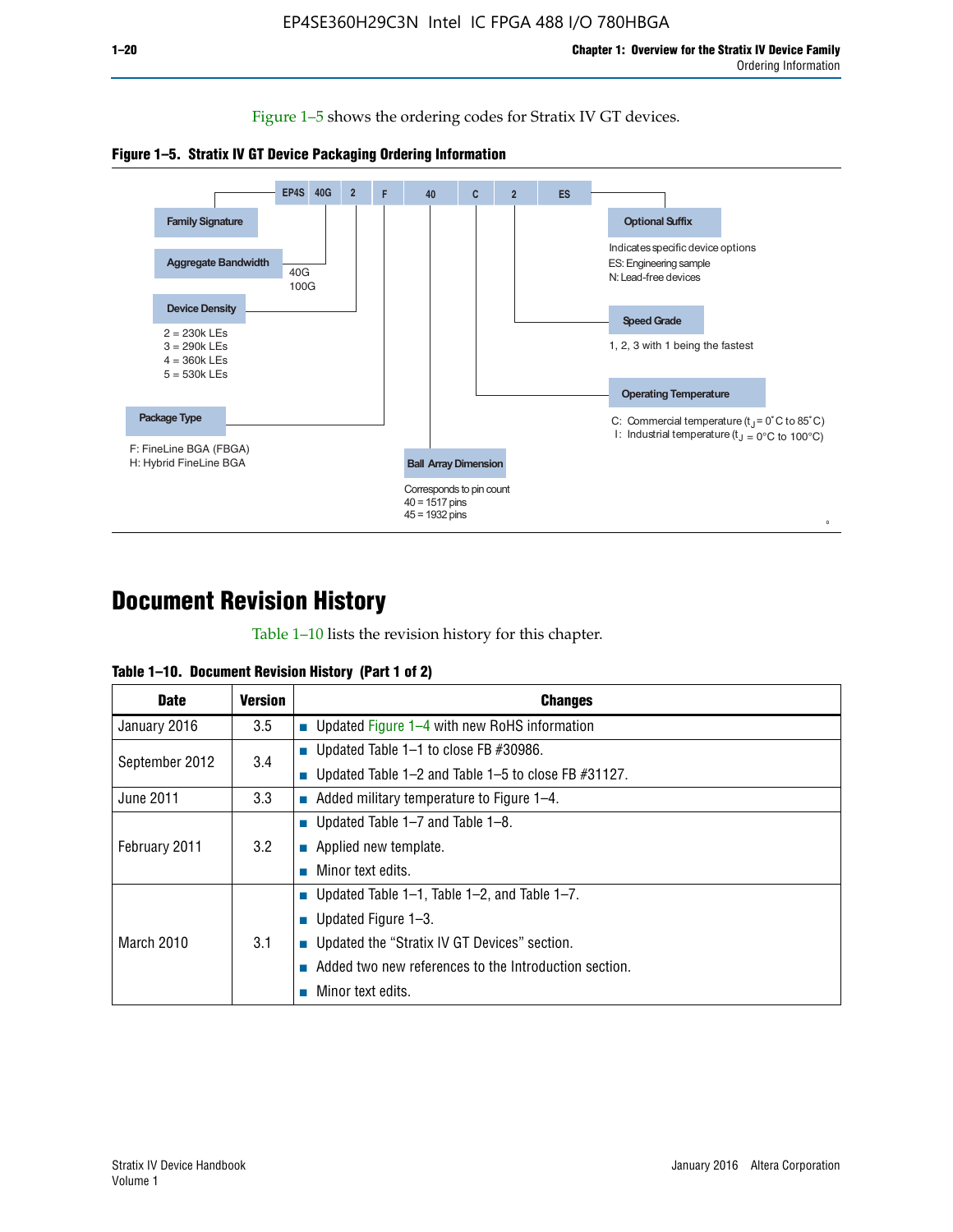#### **Table 1–10. Document Revision History (Part 2 of 2)**

| <b>Date</b>      | <b>Version</b> | <b>Changes</b>                                                                                                                                                                                                                                                                    |  |  |
|------------------|----------------|-----------------------------------------------------------------------------------------------------------------------------------------------------------------------------------------------------------------------------------------------------------------------------------|--|--|
|                  |                | ■ Updated the "Stratix IV Device Family Overview", "Feature Summary", "Stratix IV GT<br>Devices", "High-Speed Transceiver Features", "FPGA Fabric and I/O Features", "Highest<br>Aggregate Data Bandwidth", "System Integration", and "Integrated Software Platform"<br>sections. |  |  |
| November 2009    | 3.0            | $\blacksquare$ Added Table 1-3, Table 1-6, and Table 1-9.                                                                                                                                                                                                                         |  |  |
|                  |                | $\blacksquare$ Updated Table 1-1, Table 1-2, Table 1-4, Table 1-5, Table 1-7, and Table 1-8.                                                                                                                                                                                      |  |  |
|                  |                | ■ Updated Figure 1–3, Figure 1–4, and Figure 1–5.                                                                                                                                                                                                                                 |  |  |
|                  |                | $\blacksquare$ Minor text edits.                                                                                                                                                                                                                                                  |  |  |
|                  | 2.4            | $\blacksquare$ Updated Table 1-1.                                                                                                                                                                                                                                                 |  |  |
| <b>June 2009</b> |                | Minor text edits.                                                                                                                                                                                                                                                                 |  |  |
|                  |                | $\blacksquare$ Added Table 1–5, Table 1–6, and Figure 1–3.                                                                                                                                                                                                                        |  |  |
|                  |                | $\blacksquare$ Updated Figure 1-5.                                                                                                                                                                                                                                                |  |  |
| April 2009       | 2.3            | Updated Table $1-1$ , Table $1-2$ , Table $1-3$ , and Table $1-4$ .                                                                                                                                                                                                               |  |  |
|                  |                | ■ Updated "Introduction", "Feature Summary", "Stratix IV GX Devices", "Stratix IV GT<br>Devices", "Architecture Features", and "FPGA Fabric and I/O Features"                                                                                                                     |  |  |
|                  | 2.2            | ■ Updated "Feature Summary", "Stratix IV GX Devices", "Stratix IV E Device", "Stratix IV<br>GT Devices", "Signal Integrity"                                                                                                                                                       |  |  |
| March 2009       |                | Removed Tables 1-5 and 1-6                                                                                                                                                                                                                                                        |  |  |
|                  |                | Updated Figure 1-4                                                                                                                                                                                                                                                                |  |  |
|                  |                | ■ Updated "Introduction", "Feature Summary", "Stratix IV Device Diagnostic Features",<br>"Signal Integrity", "Clock Networks", "High-Speed Differential I/O with DPA and Soft-<br>CDR", "System Integration", and "Ordering Information" sections.                                |  |  |
|                  |                | Added "Stratix IV GT 100G Devices" and "Stratix IV GT 100G Transceiver Bandwidth"<br>sections.                                                                                                                                                                                    |  |  |
| March 2009       | 2.1            | <b>Updated Table 1–1, Table 1–2, Table 1–3, and Table 1–4.</b>                                                                                                                                                                                                                    |  |  |
|                  |                | $\blacksquare$ Added Table 1-5 and Table 1-6.                                                                                                                                                                                                                                     |  |  |
|                  |                | ■ Updated Figure $1-3$ and Figure $1-4$ .                                                                                                                                                                                                                                         |  |  |
|                  |                | $\blacksquare$ Added Figure 1-5.                                                                                                                                                                                                                                                  |  |  |
|                  |                | Removed "Referenced Documents" section.                                                                                                                                                                                                                                           |  |  |
|                  | 2.0            | Updated "Feature Summary" on page 1-1.                                                                                                                                                                                                                                            |  |  |
|                  |                | ■ Updated "Stratix IV Device Diagnostic Features" on page 1-7.                                                                                                                                                                                                                    |  |  |
| November 2008    |                | Updated "FPGA Fabric and I/O Features" on page 1-8.                                                                                                                                                                                                                               |  |  |
|                  |                | $\blacksquare$ Updated Table 1-1.                                                                                                                                                                                                                                                 |  |  |
|                  |                | Updated Table 1-2.                                                                                                                                                                                                                                                                |  |  |
|                  |                | Updated "Table 1-5 shows the total number of transceivers available in the Stratix IV GT<br>Device." on page 1-15.                                                                                                                                                                |  |  |
| <b>July 2008</b> | 1.1            | Revised "Introduction".                                                                                                                                                                                                                                                           |  |  |
| May 2008         | 1.0            | Initial release.                                                                                                                                                                                                                                                                  |  |  |